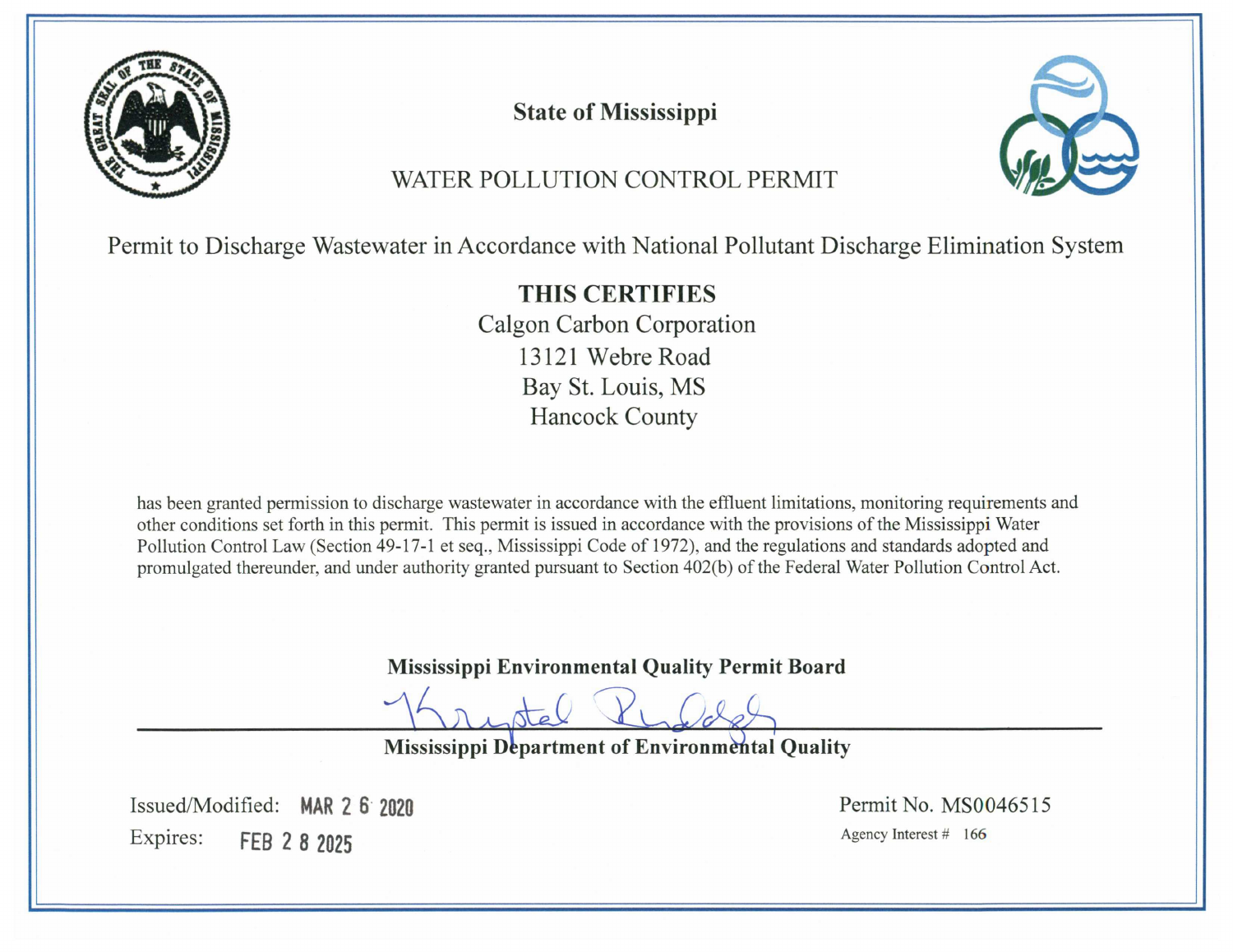### **Table of Contents**

Other Relevant Documents:

Form 1. Form 2C, SWPPP, Notice-of-Intents, 2F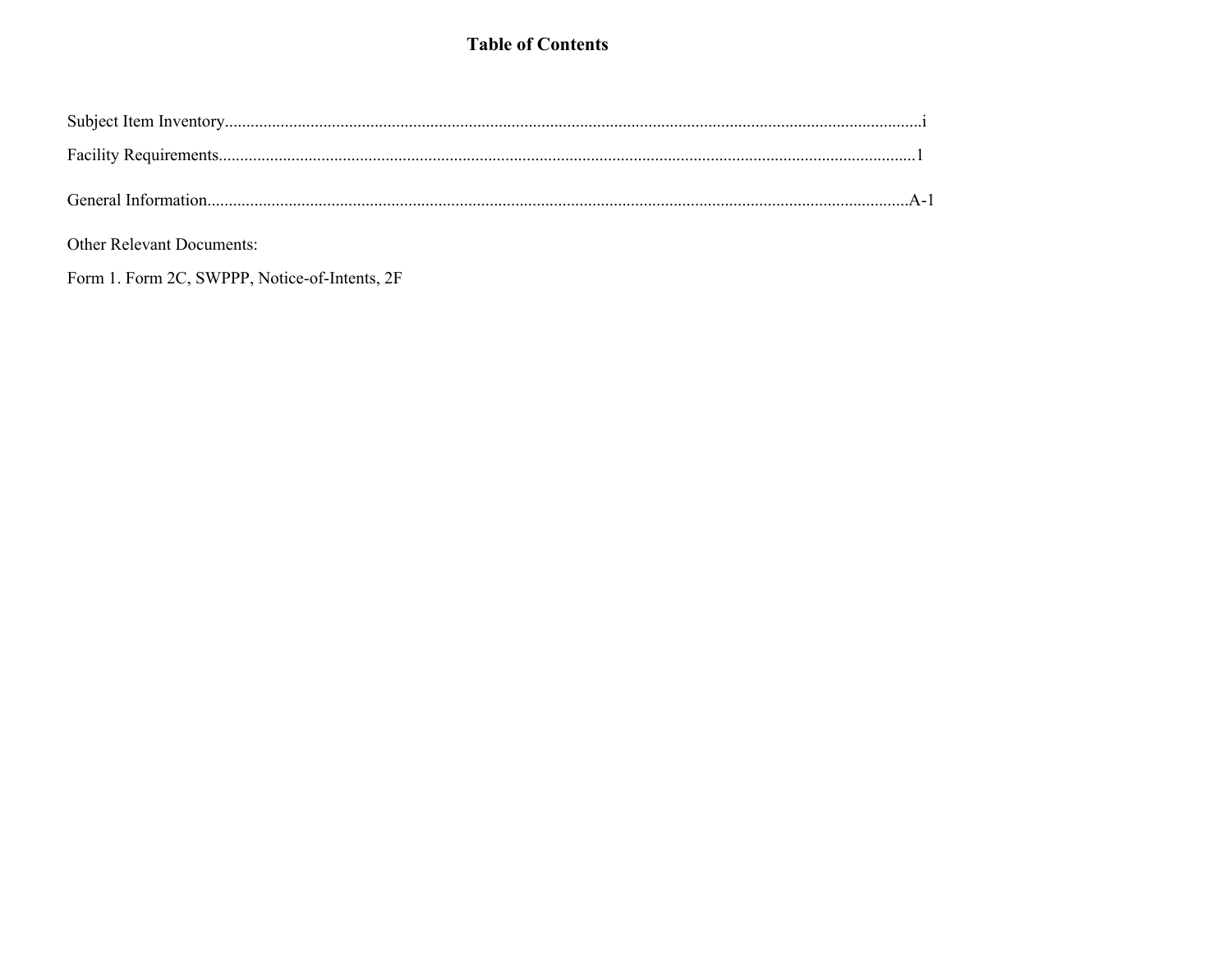Activity ID No.: PER20160001 Permit Number: MS0046515 Subject Item Inventory Calgon Carbon Corporation

#### **Subject Item Inventory:**

|       | <b>Designation</b> | <b>Description</b>                                                                                                                                                                                                                                       |
|-------|--------------------|----------------------------------------------------------------------------------------------------------------------------------------------------------------------------------------------------------------------------------------------------------|
| AI166 | 166                | Manufactures activated carbon                                                                                                                                                                                                                            |
| RPNT1 | $MS0046515-001$    | Outfall 001 (Steam Condensate, Scrubber Blowdown, Stormwater, Non-Contact Cooling Water, Filter Backwash, Boiler Blowdown,<br>Process Area Washdown, Water Softener Brine, Cooling Tower Blowdown (new operations) and Boiler Blowdown (new operations)) |

### **Receiving Stream Relationships:**

| <b>Subject Item</b>                                                                                                                                                                                          | Relationship    | <b>Receiving Stream</b> |
|--------------------------------------------------------------------------------------------------------------------------------------------------------------------------------------------------------------|-----------------|-------------------------|
| AI 166 Manufactures activated carbon                                                                                                                                                                         | Discharges Into | Mulatto Bayou           |
| RPNT1 Outfall 001 (Steam Condensate, Scrubber Blowdown, Stormwater, Non-Contact Cooling Water, Filter<br>Backwash, Boiler Blowdown, Process Area Washdown, Water Softener Brine, Cooling Tower Blowdown (new | Discharges Into | Mulatto Bayou           |
| operations) and Boiler Blowdown (new operations))                                                                                                                                                            | Then Into       | Pearl River             |

| <b>KEY</b>                                     |                                   |
|------------------------------------------------|-----------------------------------|
| $ ACT = Activity$                              | $=$ Agency Interest<br>AI         |
| $AREA = Area$                                  | $CONT = Control$ Device           |
| $CAFO =$ Concentrated Animal Feeding Operation | $IA = Insignificant Activity$     |
| $EQPT = Equipment$                             | $MAFO = Animal Feeding Operation$ |
| $IMPD = Impoundment$                           | $PCS = PCs$                       |
| $RPNT = Release Point$                         | $TRMT = Treatment$                |
| $WDPT = Without$ Withdrawal Point              |                                   |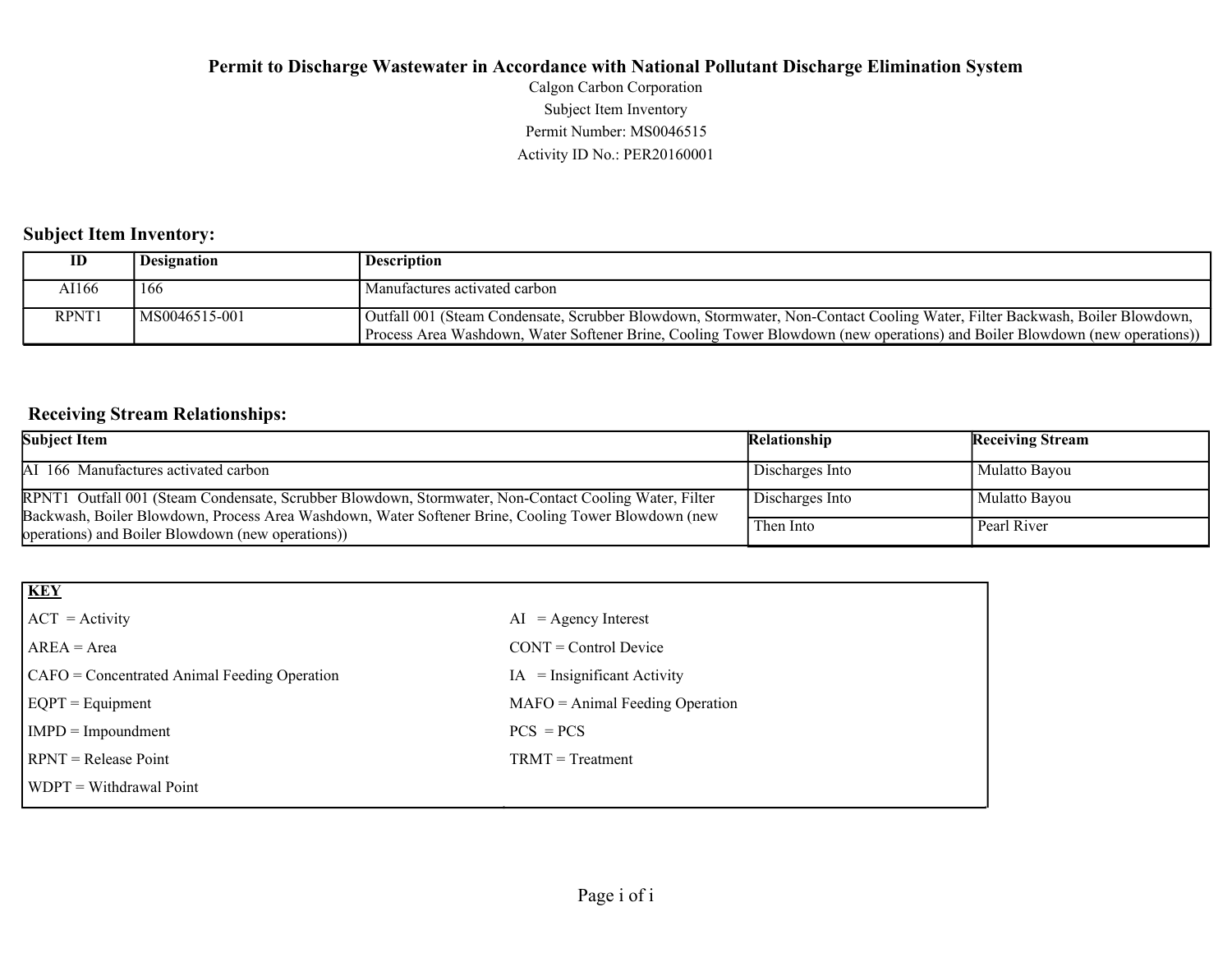#### **EFFLUENT LIMITATIONS AND MONITORING REQUIREMENTS**

#### **RPNT00000000001: MS0046515-001 Outfall 001 (Steam Condensate, Scrubber Blowdown, Stormwater, Non-Contact Cooling Water, Filter Backwash, Boiler Blowdown, Process Area Washdown, Water Softener Brine, Cooling Tower Blowdown (new operations) and Boiler Blowdown (new operations)) Subject Item:**

Such discharges shall be limited and monitored by the permittee as specified below:

|                                              | <b>Discharge Limitations</b>    |                                                |                                       |                                      |                               |                                      |                                    | <b>Monitoring Requirements</b> |                           |                        |
|----------------------------------------------|---------------------------------|------------------------------------------------|---------------------------------------|--------------------------------------|-------------------------------|--------------------------------------|------------------------------------|--------------------------------|---------------------------|------------------------|
| Parameter                                    | Quantity/<br>Loading<br>Average | Quantity /<br><b>Loading</b><br><b>Maximum</b> | Quantity /<br>Loading<br><b>Units</b> | Quality /<br>Conc.<br><b>Minimum</b> | Quality /<br>Conc.<br>Average | Quality /<br>Conc.<br><b>Maximum</b> | Quality /<br>Conc.<br><b>Units</b> | <b>Frequency</b>               | <b>Sample Type</b>        | Which<br><b>Months</b> |
| Ammonia Nitrogen, Total (as<br>N<br>Effluent | ******                          | ******                                         | ******                                | ******                               | ******                        | Report<br>Monthly<br>Maximum         | mg/L                               | Monthly                        | <b>Grab Sampling</b>      | Jan-Dec                |
| Flow<br>Effluent                             | Report<br>Monthly<br>Average    | Report<br>Daily Maximum per Day                | Million Gallons                       | ******                               | ******                        | ******                               | ******                             | Continuously                   | Continuous<br>Recorder    | Jan-Dec                |
| Oil and grease<br>Effluent                   | ******                          | ******                                         | ******                                | ******                               | 10<br>Monthly<br>Average      | 15<br>Monthly<br>Maximum             | mg/L                               | Weekly                         | <b>Grab Sampling</b>      | Jan-Dec                |
| pH<br>Effluent                               | ******                          | ******                                         | ******                                | 6.0<br>Minimum                       | ******                        | 9.0<br>Maximum                       | <b>SU</b>                          | Weekly                         | <b>Grab Sampling</b>      | Jan-Dec                |
| Solids (Total Suspended)<br>Effluent         | ******                          | ******                                         | ******                                | ******                               | 30<br>Monthly<br>Average      | 45<br>Monthly<br>Maximum             | mg/L                               | Weekly                         | $24-hr$<br>Composite      | Jan-Dec                |
| Sulfite (as SO3)<br>Effluent                 | ******                          | ******                                         | ******                                | ******                               | ******                        | 225<br>Monthly<br>Maximum            | mg/L                               | Monthly                        | Grab Sampling             | Jan-Dec                |
| Temperature (Deg. F)<br>Effluent             | ******                          | ******                                         | ******                                | ******                               | ******                        | Report<br>Daily Maximum              | degrees F                          | Daily                          | Instantaneous<br>Sampling | Jan-Dec                |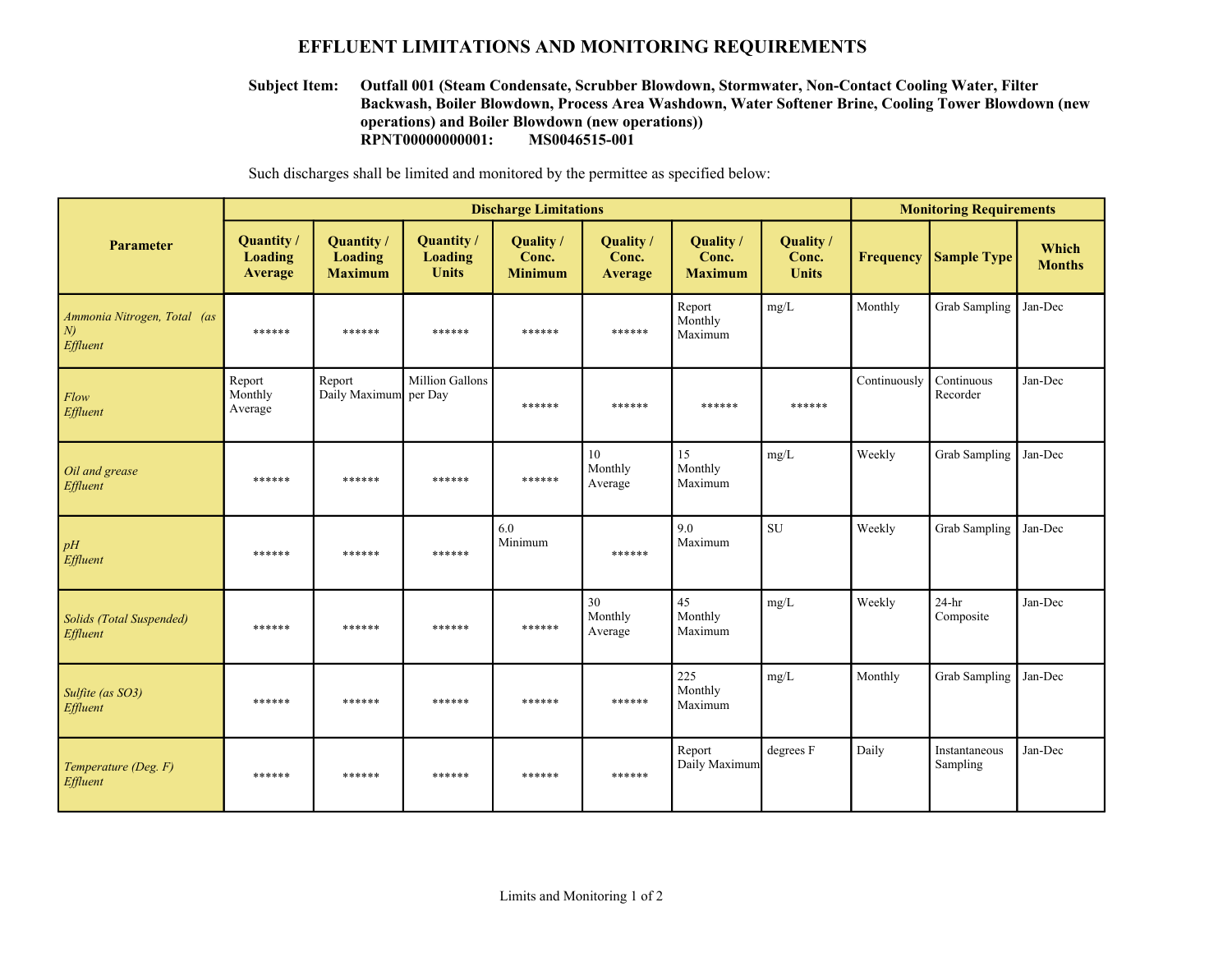#### **EFFLUENT LIMITATIONS AND MONITORING REQUIREMENTS**

#### **RPNT00000000001: MS0046515-001 Outfall 001 (Steam Condensate, Scrubber Blowdown, Stormwater, Non-Contact Cooling Water, Filter Backwash, Boiler Blowdown, Process Area Washdown, Water Softener Brine, Cooling Tower Blowdown (new operations) and Boiler Blowdown (new operations)) Subject Item:**

Such discharges shall be limited and monitored by the permittee as specified below:

|                                                                                        | <b>Discharge Limitations</b>            |                                                |                                                     |                                      |                                      |                                      |                             | <b>Monitoring Requirements</b> |                       |                        |
|----------------------------------------------------------------------------------------|-----------------------------------------|------------------------------------------------|-----------------------------------------------------|--------------------------------------|--------------------------------------|--------------------------------------|-----------------------------|--------------------------------|-----------------------|------------------------|
| <b>Parameter</b>                                                                       | Quantity /<br><b>Loading</b><br>Average | <b>Quantity</b> /<br>Loading<br><b>Maximum</b> | <b>Quantity</b> /<br><b>Loading</b><br><b>Units</b> | Quality /<br>Conc.<br><b>Minimum</b> | Quality /<br>Conc.<br><b>Average</b> | Quality /<br>Conc.<br><b>Maximum</b> | Quality /<br>Conc.<br>Units | Frequency                      | <b>Sample Type</b>    | Which<br><b>Months</b> |
| Temperature Difference<br><b>Between Up/Down Stream</b><br>(Deg. F)<br><i>Instream</i> | ******                                  | ******                                         | ******                                              | ******                               | ******                               | Report<br>Quarterly<br>Maximum       | degrees F                   | <b>Ouarterly</b>               | Check<br>Requirements | Jan-Dec                |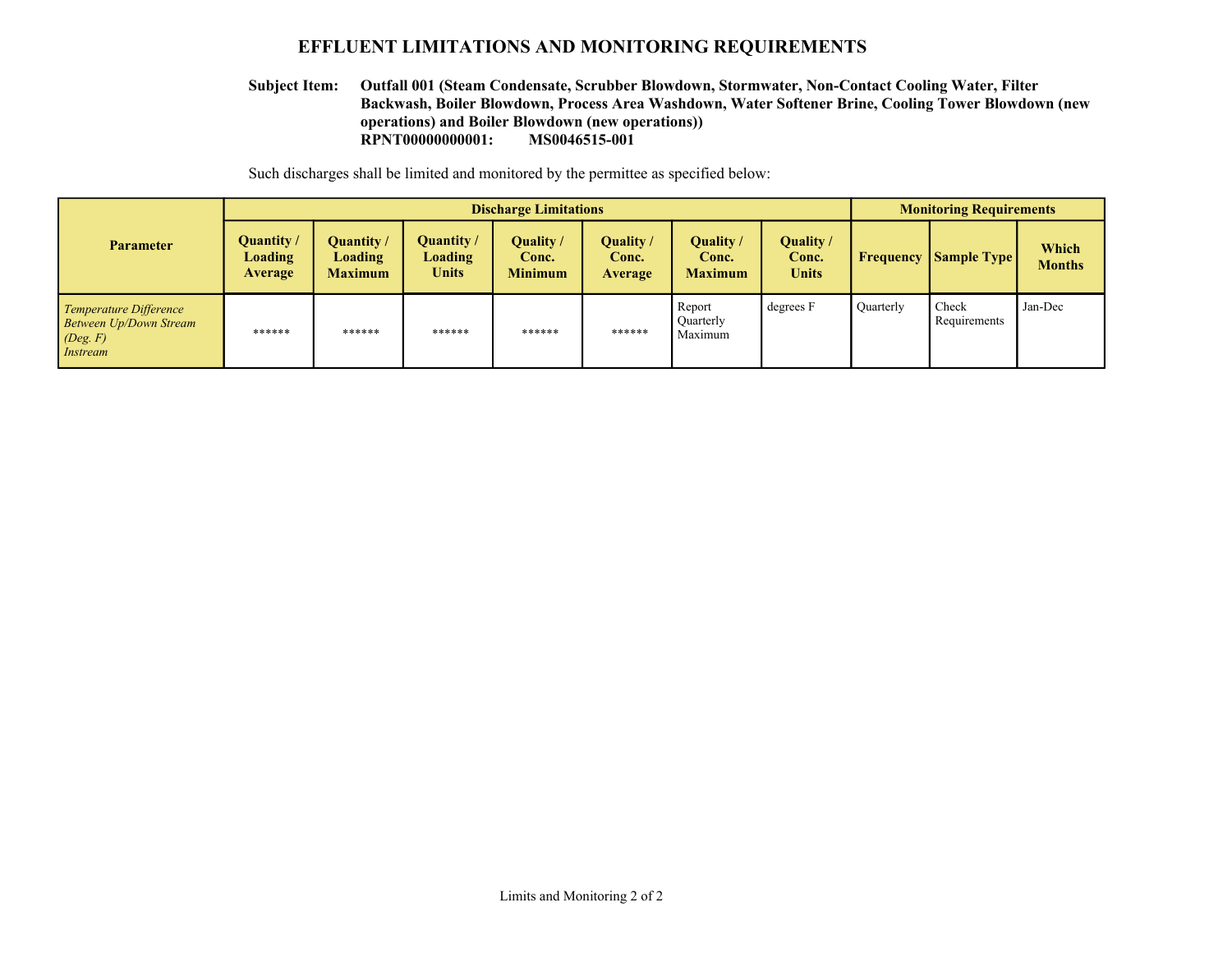Calgon Carbon Corporation Facility Requirements Permit Number: MS0046515 Activity ID No.:PER20160001

#### **AI0000000166 (166) Manufactures activated carbon:**

### **Limitation Requirements:**

| Condition |           |                                                                                                                                                                                                                                                                                                         |
|-----------|-----------|---------------------------------------------------------------------------------------------------------------------------------------------------------------------------------------------------------------------------------------------------------------------------------------------------------|
| No.       | Parameter | Condition                                                                                                                                                                                                                                                                                               |
| $L-1$     |           | There shall be no discharge of floating solids or visible foam in other than trace amounts. [11 Miss. Admin. Code Pt. 6, R.<br>2.2.A(2).                                                                                                                                                                |
| $L-2$     |           | The discharges shall not cause the occurrence of a visible sheen on the surface of the receiving waters. [11 Miss. Admin.<br>Code Pt. 6, R. 2.2. $A(2)$ .]                                                                                                                                              |
| $L-3$     |           | Samples taken in compliance with the monitoring requirements specified in this permit shall be taken at the nearest accessible<br>point after final treatment but prior to mixing with the receiving stream or as otherwise specified in this permit. [11 Miss.]<br>Admin. Code Pt. 6, R. 1.1.4.A(28).] |

## **Record-Keeping Requirements:**

| Condition<br>No. | Condition                                                                                                                                                                                                              |
|------------------|------------------------------------------------------------------------------------------------------------------------------------------------------------------------------------------------------------------------|
| $R-1$            | Recording of Results                                                                                                                                                                                                   |
|                  | For each measurement or sample taken pursuant to the requirements of this permit, the permittee shall maintain records of all information obtained from such<br>monitoring including:                                  |
|                  | (1) The exact place, date, and time of sampling;<br>(2) The dates the analyses were performed;<br>$(3)$ The person $(s)$ who performed the analyses;<br>(4) The analytical techniques, procedures or methods used; and |

(5) The results of all required analyses. [11 Miss. Admin. Code Pt. 6, R. 1.1.4.A(29)(a).]

Page 1 of 22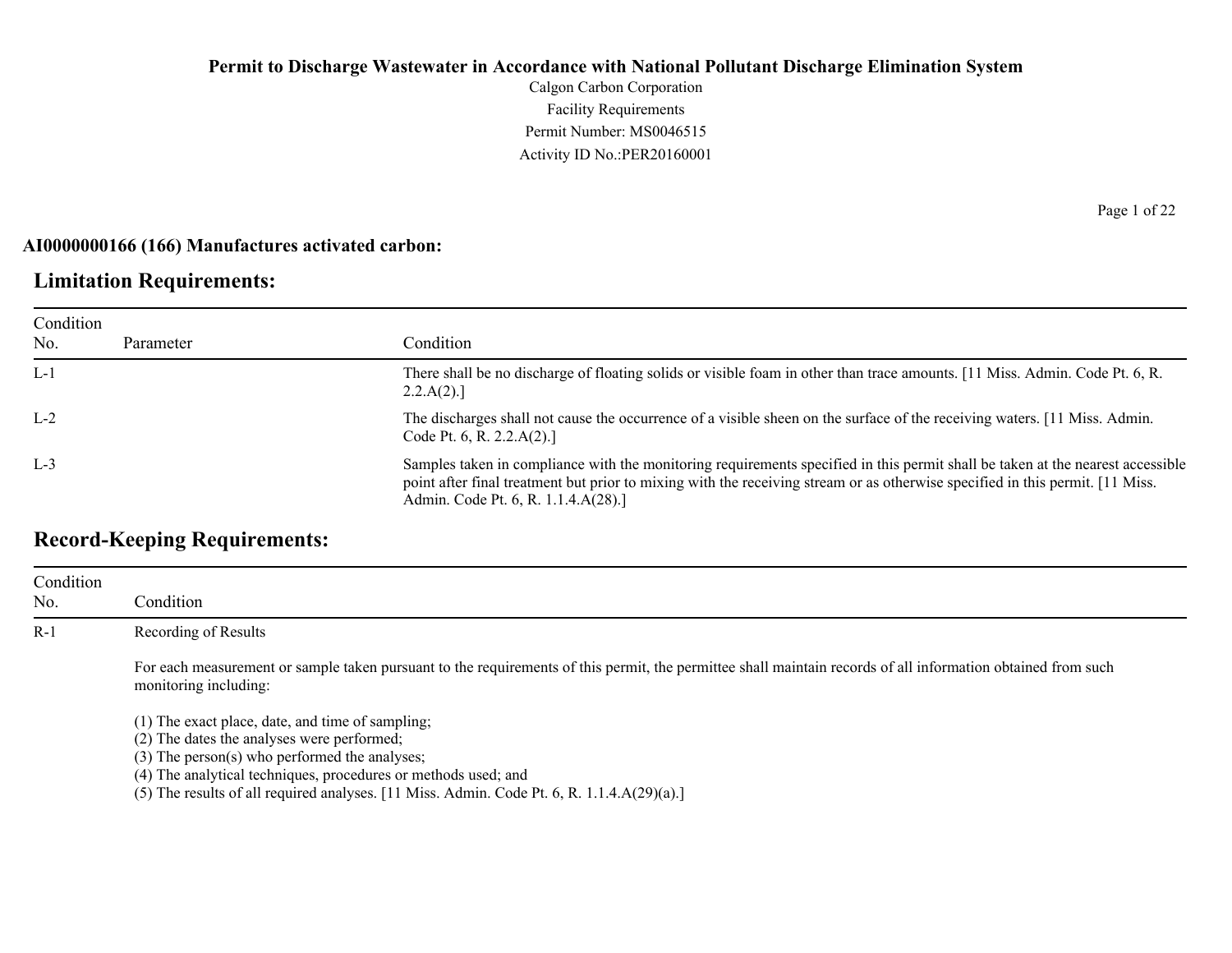Calgon Carbon Corporation Facility Requirements Permit Number: MS0046515 Activity ID No.:PER20160001

#### **AI0000000166 (166) Manufactures activated carbon:**

#### **Submittal/Action Requirements:**

Condition No. Condition S-1 Reporting Monitoring results obtained during the previous reporting period shall be summarized and reported on a Discharge Monitoring Report (DMR). DMR data must be submitted submitted electronically using the MDEQ NetDMR system NO LATER THAT THE 28TH DAY OF THE MONTH FOLLOWING THE COMPLETED REPORTING PERIOD. DMRs and all other reports required herein, shall be signed in accordance with 11 Miss. Admin. Code Pt. 6, R. 1.1.4.A(15)(c)(1). of the Mississippi Wastewater Regulations. [11 Miss. Admin. Code Pt. 6, R. 1.1.4.A(15)c(1)., 40 CFR 122.21(1)(4)(i)] S-2 Reporting Requirements - Planned Changes The permittee shall give notice to the Permit Board as soon as possible of any planned physical alterations or additions, including but not limited to, a change of operation to the permitted facility. Notice is required in the circumstances that follow: (1) The alteration or addition to a permitted facility may meet one of the criteria for determining whether the facility is a new source in 40 CFR 122.29(b); or (2) The alteration or addition could significantly change the nature or increase the quantity of pollutants discharged. This notification applies to pollutants which are not subject to either effluent limitations in the permit or notification requirements under 40 CFR 122.42(a)(1). (3) The alteration or addition results in a significant change in the permittee's sludge use or disposal practices, and such alteration, addition, or change may justify the application of permit conditions that are different from or absent in the existing permit, including notification of additional use or disposal sites not reported during the permit application process or not reported pursuant to an approved land application plan; [11 Miss. Admin. Code Pt. 6, R. 1.1.4.A(15)(a).] S-3 Reporting Requirements - Anticipated Noncompliance

The permittee shall give advance notice to the Permit Board of any planned changes in the permitted facility or activity which may result in noncompliance with permit requirements. [11 Miss. Admin. Code Pt. 6, R. 1.1.4.A(29)(b).]

Page 2 of 22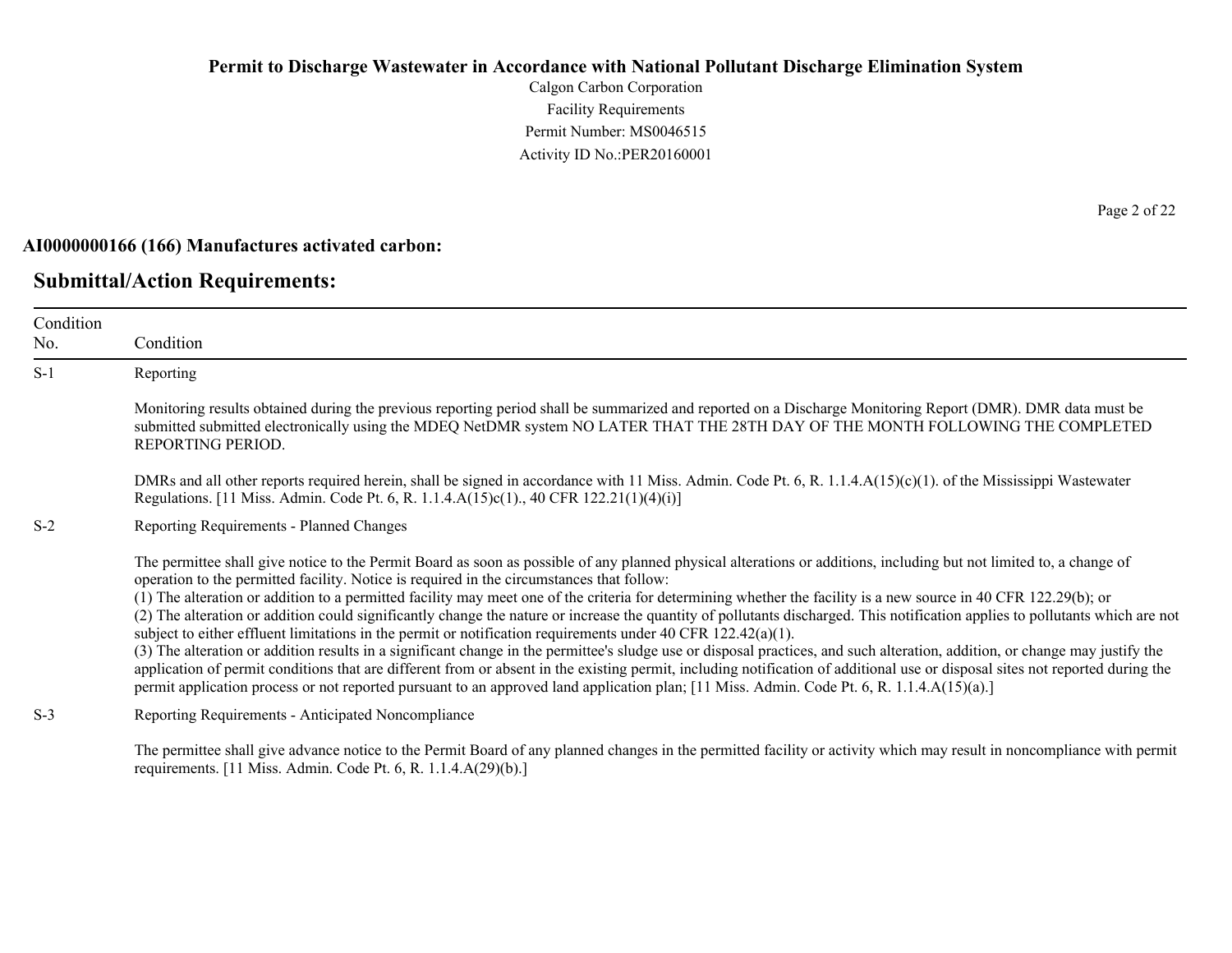Calgon Carbon Corporation Facility Requirements Permit Number: MS0046515 Activity ID No.:PER20160001

#### **AI0000000166 (166) Manufactures activated carbon:**

### **Submittal/Action Requirements:**

Condition No. Condition S-4 Noncompliance Notification - Twenty-Four Hour Reporting (1) The permittee shall report any noncompliance which may endanger health or the environment. Any information shall be provided orally within 24 hours from the time the permittee becomes aware of the circumstances. A written submission shall also be provided within 5 days of the time the permittee becomes aware of the circumstances. The written submission shall contain a description of the noncompliance and its cause; the period of noncompliance, including exact dates and times, and if the noncompliance has not been corrected, the anticipated time it is expected to continue; and steps taken or planned to reduce, eliminate, and/or prevent recurrence of the noncompliance. (2) The following shall be included as information which must be reported within 24 hours under this paragraph. (i) Any unanticipated bypass which exceeds any effluent limitation in the permit. (ii) Any upset which exceeds any effluent limitation in the permit. (iii) Violation of a maximum daily discharge limitation for any of the pollutants listed by the Permit Board in the permit to be reported within 24 hours. (iv) The Executive Director may waive the written report on a case-by-case basis for reports under paragraph (1) of this section if the oral report has been received within 24 hours. All reports required by this condition which are submitted after December 20, 2020, shall be submitted by the permittee electronically as instructed by MDEQ. [11 Miss. Admin. Code Pt. 6, R. 1.1.4.A(29)(e)., 40 CFR 122.41.(1)(6)] S-5 Noncompliance Notification - Other Noncompliance The permittee shall report all instances of noncompliance not reported under the twenty-four hour reporting requirements, at the time monitoring reports are submitted or within 30 days from the end of the month in which the noncompliance occurs. The reports shall contain the same information as is required under the twenty-four hour reporting requirements contained in this permit.

All reports required by this condition which are submitted after December 20, 2020, shall be submitted by the permittee electronically as instructed by MDEQ. [11 Miss.] Admin. Code Pt. 6, R. 1.1.4.A(29)(f)., 40 CFR 122.41.(1)(7)]

Page 3 of 22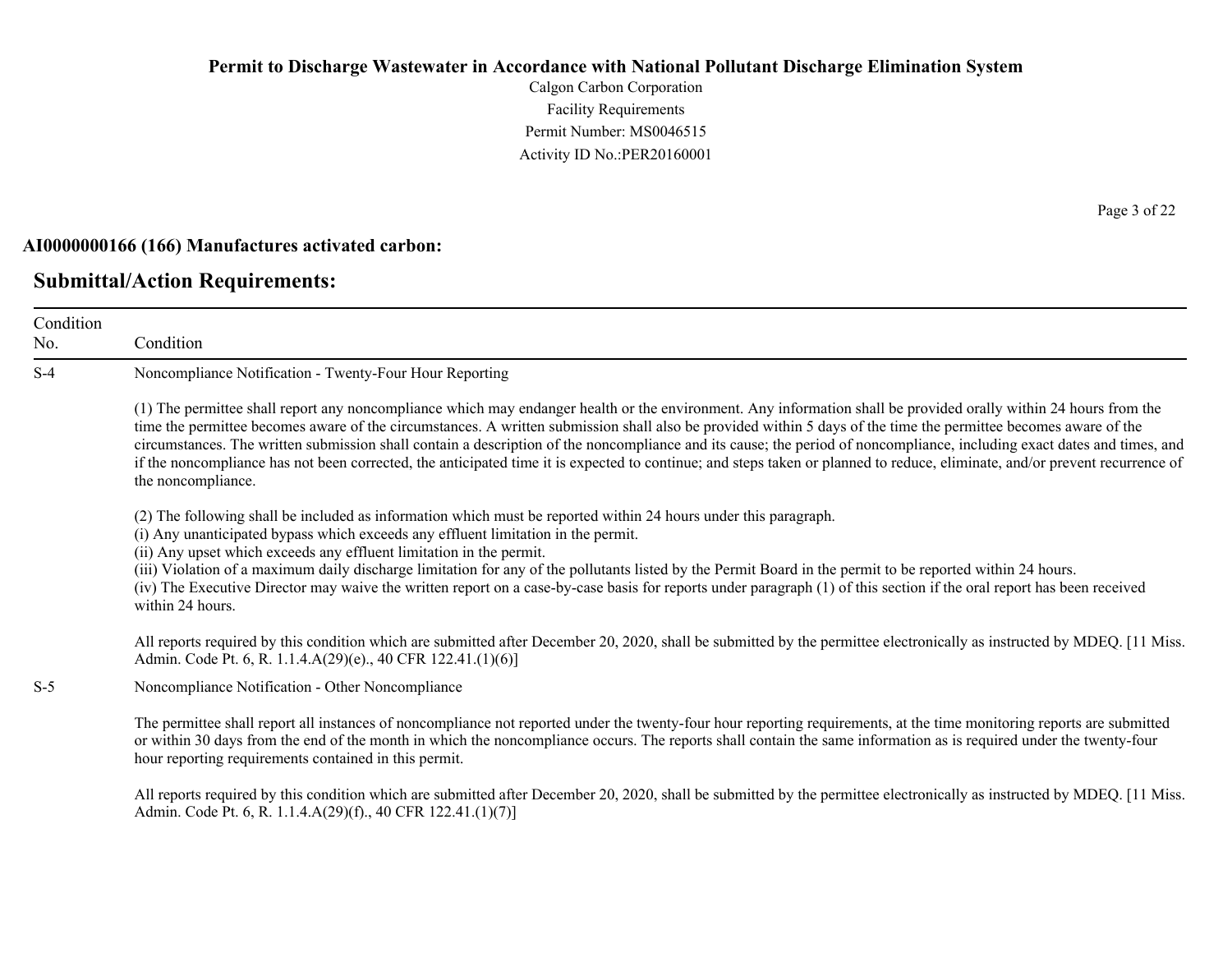Calgon Carbon Corporation Facility Requirements Permit Number: MS0046515 Activity ID No.:PER20160001

#### **AI0000000166 (166) Manufactures activated carbon:**

#### **Submittal/Action Requirements:**

Condition No.

Condition S-6 Noncompliance Notification - Other Information Where the permittee becomes aware that it failed to submit any relevant facts in a permit application, or submitted incorrect information in a permit application or in any report to the Permit Board, it shall promptly submit such facts or information. [11 Miss. Admin. Code Pt. 6, R. 1.1.4.A(29)(g).] S-7 Bypassing -Notice Anticipated bypass-If the permittee knows in advance of the need for a bypass, it shall submit prior notice, if possible at least ten days before the date of the bypass.

Unanticipated bypass-

The permittee shall submit notice of an unanticipated bypass as required by the twenty-four hour reporting requirements set forth in this permit.

All reports required by this condition which are submitted after December 20, 2020, shall be submitted by the permittee electronically as instructed by MDEQ. [40 CFR  $122.41(m)(3)(i, ii)$ ]

S-8 Expiration of Permit

At least 180 days prior to the expiration date of this permit pursuant to the State law and regulation, the permittee who wishes to continue to operate under this permit shall submit an application to the Permit Board for reissuance. The Permit Board may grant permission to submit an application later than this, but no later than the expiration date of the permit. [11 Miss. Admin. Code Pt. 6, R. 1.1.5.B(1).]

Page 4 of 22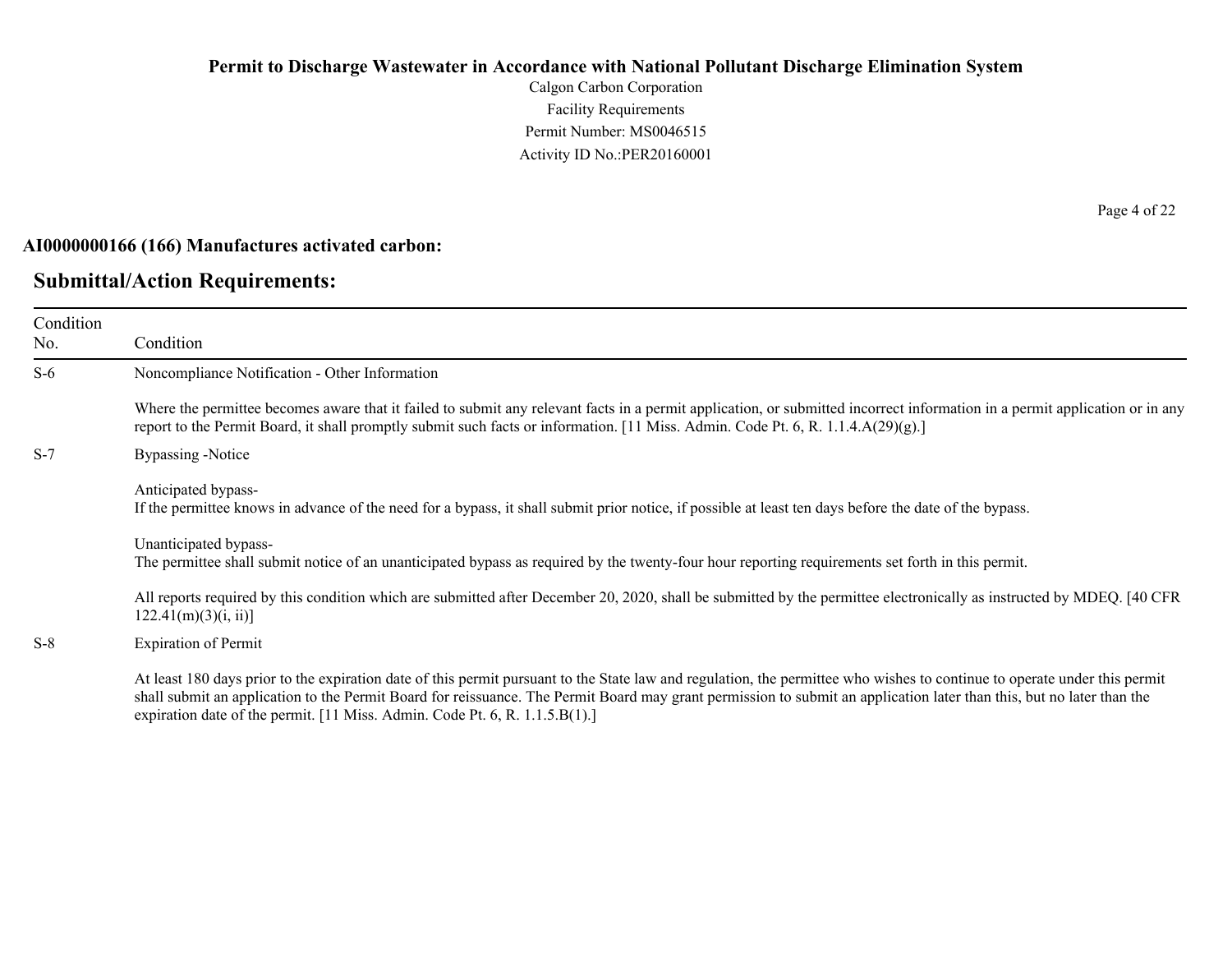Calgon Carbon Corporation Facility Requirements Permit Number: MS0046515 Activity ID No.:PER20160001

#### **AI0000000166 (166) Manufactures activated carbon:**

### **Submittal/Action Requirements:**

Condition No. Condition S-9 Requirements Regarding Cooling and Boiler Water Additives Notification shall be made to the permitting authority in writing not later than sixty (60) days prior to initiating the addition of any chemical product to the cooling water and/or boiler water which is subject to discharge, other than those previously approved and/or used. Such notification should include, but not be limited to: (1) Name and composition of the proposed additive, (2) Proposed discharge concentration, (3) Dosage addition rates, (4) Frequency of use, (5) EPA registration, if applicable, and (6) Aquatic species toxicological data. Written approval must be received from the permitting authority prior to initiating use. [11 Miss. Admin. Code Pt. 6, R. 1.1.4.A(14).] S-10 Within 180 days of commencing new operations at the facility, the permittee shall submit a Storm Water Pollution Prevention Plan (SWPPP) to the Mississippi

## Department of Environmental Quality (MDEQ) for review and approval. At a minimum, the SWPPP shall contain the information required by 40 CFR 122.26(c)(1)(i)  $(A)$ -(D). [40 CFR 122.26(c)(1)(i)(A)-(D)]

### **Narrative Requirements:**

### **Definitions:**

| Condition<br>No. | Condition                                                                                                                                                                         |
|------------------|-----------------------------------------------------------------------------------------------------------------------------------------------------------------------------------|
| $T-1$            | Definitions: General                                                                                                                                                              |
|                  | The permittee shall refer to 11 Miss. Admin. Code Pt. 6, R. 1.1.1.A for definitions of any permit term not specified in this permit. [11 Miss. Admin. Code Pt. 6, R.<br>1.1.1.A.] |

Page 5 of 22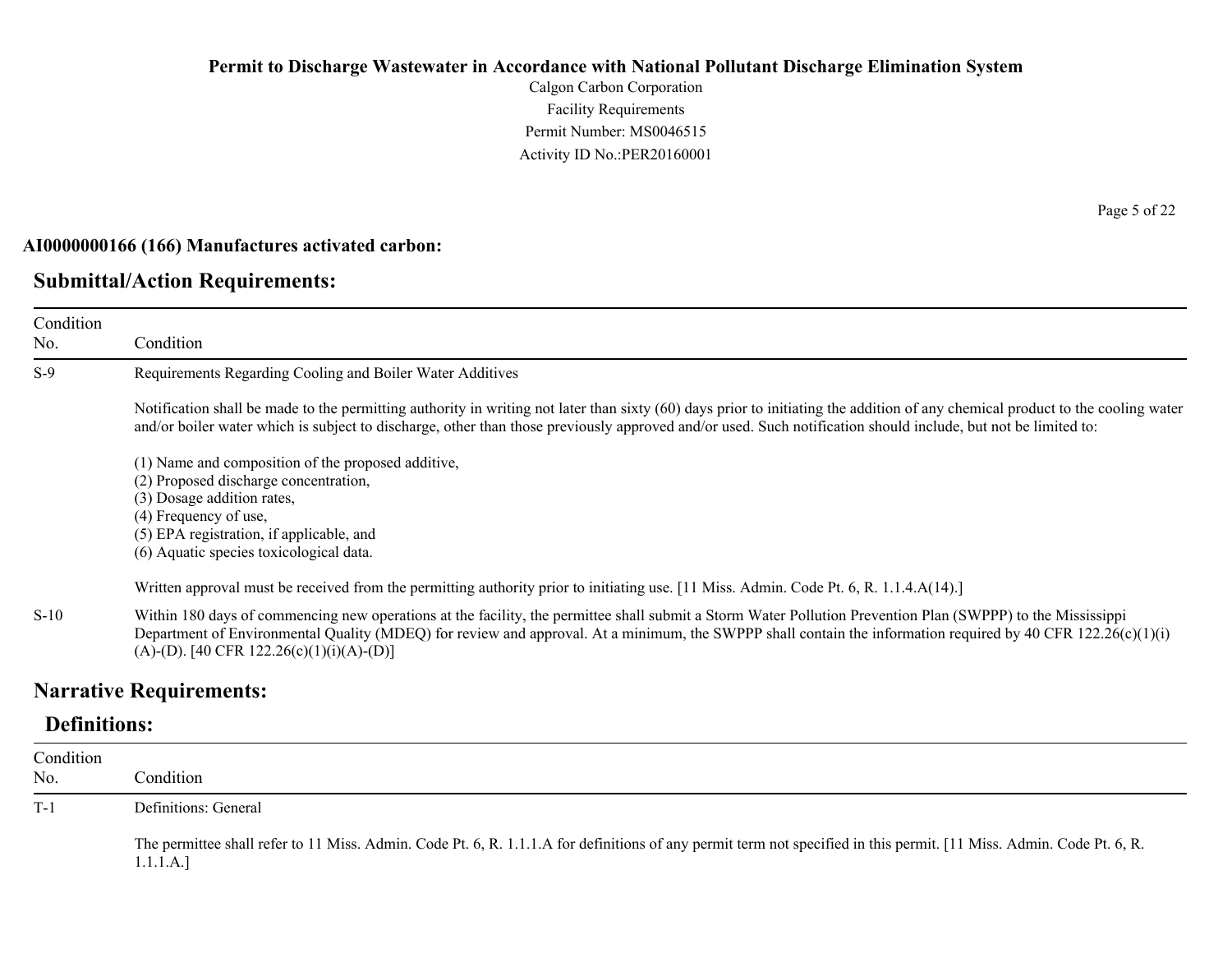Calgon Carbon Corporation Facility Requirements Permit Number: MS0046515 Activity ID No.:PER20160001

#### **AI0000000166 (166) Manufactures activated carbon:**

### **Narrative Requirements:**

Page 6 of 22

| Condition<br>No. | Condition                                                                                                                                                                                                                                                                                                                                                                                                                                                                                                                                                                                   |
|------------------|---------------------------------------------------------------------------------------------------------------------------------------------------------------------------------------------------------------------------------------------------------------------------------------------------------------------------------------------------------------------------------------------------------------------------------------------------------------------------------------------------------------------------------------------------------------------------------------------|
| $T-2$            | Definitions: Monthly Average                                                                                                                                                                                                                                                                                                                                                                                                                                                                                                                                                                |
|                  | "Monthly Average" means the average of "daily discharges" over a calendar month, calculated as the sum of all "daily discharges" measured during a calendar month<br>divided by the number of "daily discharges" measured during the month. The monthly average for E coli bacteria is the geometric mean of "daily discharges" measured<br>during the calendar month. In computing the geometric mean for E coli bacteria, the value one (1) shall be substituted for sample results of zero. [11 Miss. Admin. Code<br>Pt. 6, R. $1.1.1.A(44).$                                            |
| $T-3$            | Definitions: Daily Discharge                                                                                                                                                                                                                                                                                                                                                                                                                                                                                                                                                                |
|                  | "Daily discharge" means the "discharge of a pollutant" measured during a calendar day or any 24-hour period that reasonably represents the calendar day for purposes of<br>sampling. For pollutants with limitations expressed in units of mass, the "daily discharge" is calculated as the total mass of the pollutant discharged over the day. For<br>pollutants with limitations expressed in other units of measurements, the "daily average" is calculated as the average measurement of the discharge of the pollutant over<br>the day. [11 Miss. Admin. Code Pt. 6, R. 1.1.1.A(15).] |
| $T-4$            | Definitions: Daily Maximum                                                                                                                                                                                                                                                                                                                                                                                                                                                                                                                                                                  |
| $T-5$            | "Daily maximum" means the highest "daily discharge" over a calendar month. [11 Miss. Admin. Code Pt. 6, R. 1.1.1.A(16).]<br>Definitions: Toxic Pollutants                                                                                                                                                                                                                                                                                                                                                                                                                                   |
|                  | "Toxic pollutants" means any pollutant listed as toxic under Section $307(a)(1)$ or, in the case of "sludge use or disposal practices", any pollutant identified in regulations<br>implementing Section 405(d) of the Clean Water Act. [11 Miss. Admin. Code Pt. 6, R. 1.1.1.A(71).]                                                                                                                                                                                                                                                                                                        |
| $T-6$            | Definitions: Hazardous Substances                                                                                                                                                                                                                                                                                                                                                                                                                                                                                                                                                           |
|                  | "Hazardous substances" are defined in 40 CFR 116.4. [40 CFR 116.4]                                                                                                                                                                                                                                                                                                                                                                                                                                                                                                                          |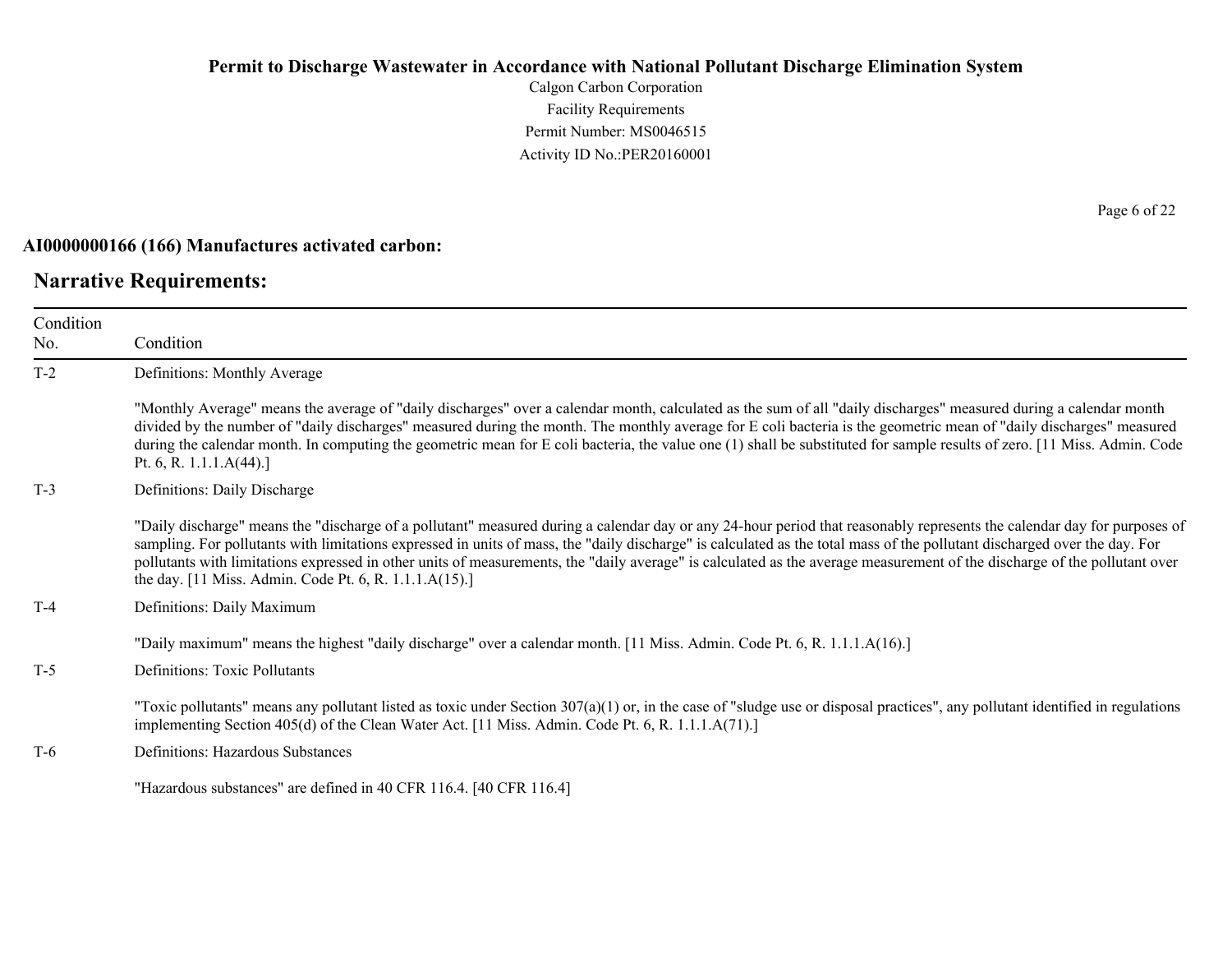Calgon Carbon Corporation Facility Requirements Permit Number: MS0046515 Activity ID No.:PER20160001

### **AI0000000166 (166) Manufactures activated carbon:**

### **Narrative Requirements:**

Page 7 of 22

| Condition |                                                                                                                                                                                                                                                                                                                                                                                                                                                                                                                                                                                                                                                              |
|-----------|--------------------------------------------------------------------------------------------------------------------------------------------------------------------------------------------------------------------------------------------------------------------------------------------------------------------------------------------------------------------------------------------------------------------------------------------------------------------------------------------------------------------------------------------------------------------------------------------------------------------------------------------------------------|
| No.       | Condition                                                                                                                                                                                                                                                                                                                                                                                                                                                                                                                                                                                                                                                    |
| $T-7$     | Definitions: Weekly Average                                                                                                                                                                                                                                                                                                                                                                                                                                                                                                                                                                                                                                  |
|           | "Weekly average" means the average of "daily discharges" over a calendar week, calculated as the sum of all "daily discharges" measured during a calendar week<br>divided by the number of "daily discharges" measured during that week. The weekly average for E coli bacteria is the geometric mean of all "daily discharges" measured<br>in a calendar week. In computing the geometric mean for E coli bacteria, one (1) shall be substituted for sample results of zero. For self-monitoring purposes, the value<br>to be reported is the single highest weekly average computed during a calendar month. [11 Miss. Admin. Code Pt. 6, R. 1.1.1.A(86).] |
| $T-8$     | Definitions: Quarterly Average                                                                                                                                                                                                                                                                                                                                                                                                                                                                                                                                                                                                                               |
|           | "Quarterly Average" means the average of "daily discharges" over a three month period, calculated as the sum of all "daily discharges" measured during the quarter<br>divided by the number of "daily discharges" measured during the quarter. The quarterly average for E coli bacteria is the geometric mean of "daily discharges" measured<br>during the quarter. In computing the geometric mean for E coli bacteria, the value one (1) shall be substituted for sample results of zero. [11 Miss. Admin. Code Pt. 6, R.<br>1.1.1.A(61).                                                                                                                 |
| $T-9$     | Definitions: Quarterly Maximum                                                                                                                                                                                                                                                                                                                                                                                                                                                                                                                                                                                                                               |
|           | "Quarterly Maximum" means the highest "daily discharge" measured over a three-month period. [11 Miss. Admin. Code Pt. 6, R.1.1.1.A(62).]                                                                                                                                                                                                                                                                                                                                                                                                                                                                                                                     |
| $T-10$    | Definitions: Maximum Monthly Average                                                                                                                                                                                                                                                                                                                                                                                                                                                                                                                                                                                                                         |
|           | Maximum Monthly Average means the highest "monthly average" over a monitoring period. [40 CFR 122]                                                                                                                                                                                                                                                                                                                                                                                                                                                                                                                                                           |
| $T-11$    | Definitions: Yearly Average                                                                                                                                                                                                                                                                                                                                                                                                                                                                                                                                                                                                                                  |
|           | "Yearly Average" means the average of "daily discharges" over a calendar year, calculated as the sum of all "daily discharges" measured during the calendar year divided<br>by the number of "daily discharges" measured during the calendar year. The yearly average for E coli bacteria is the geometric mean of "daily discharges" during the<br>calendar year. In computing the geometric mean for E coli bacteria, the value one (1) shall be substituted for sample results of zero. [11 Miss. Admin. Code Pt. 6,<br>R.1.1.1.A(87).                                                                                                                    |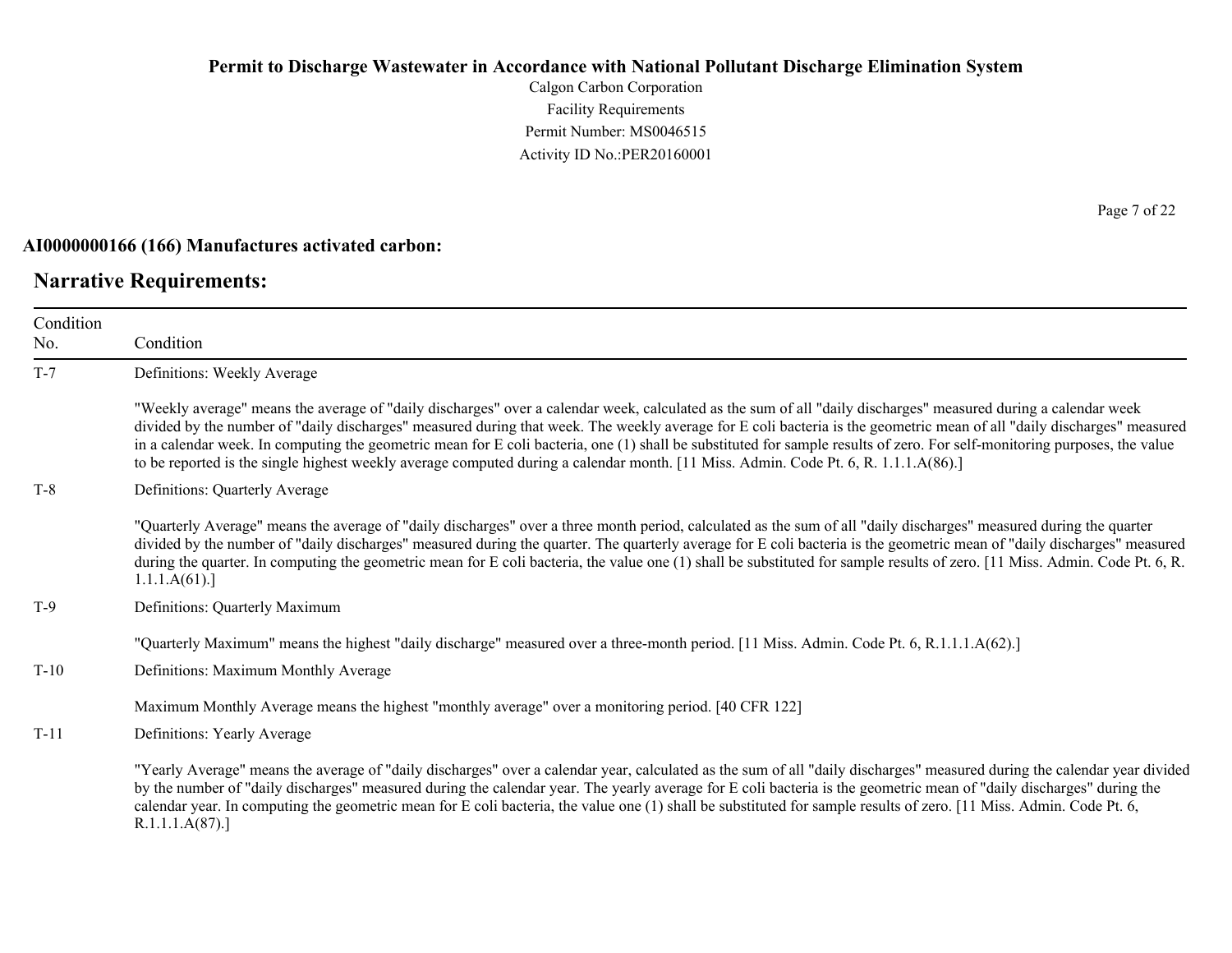Calgon Carbon Corporation Facility Requirements Permit Number: MS0046515 Activity ID No.:PER20160001

#### **AI0000000166 (166) Manufactures activated carbon:**

### **Narrative Requirements:**

Page 8 of 22

| Condition |                                                                                                                                                                                                                                                                                                                                                                                                                                                                                                                                                                                                                                                                                                                                                                                                                                                                                                                                                                                |
|-----------|--------------------------------------------------------------------------------------------------------------------------------------------------------------------------------------------------------------------------------------------------------------------------------------------------------------------------------------------------------------------------------------------------------------------------------------------------------------------------------------------------------------------------------------------------------------------------------------------------------------------------------------------------------------------------------------------------------------------------------------------------------------------------------------------------------------------------------------------------------------------------------------------------------------------------------------------------------------------------------|
| No.       | Condition                                                                                                                                                                                                                                                                                                                                                                                                                                                                                                                                                                                                                                                                                                                                                                                                                                                                                                                                                                      |
| $T-12$    | Definitions: Yearly Maximum                                                                                                                                                                                                                                                                                                                                                                                                                                                                                                                                                                                                                                                                                                                                                                                                                                                                                                                                                    |
|           | "Yearly Maximum" means the highest "daily discharge" measured over a calendar year. [11 Miss. Admin. Code Pt. 6, R. 1.1.1.A(88).]                                                                                                                                                                                                                                                                                                                                                                                                                                                                                                                                                                                                                                                                                                                                                                                                                                              |
| $T-13$    | Definitions:"Submitted" means the document is postmarked on or before the applicable deadline, except as otherwise specified. [11 Miss. Admin. Code Pt. 6, R. 1.1.1.A<br>(67).]                                                                                                                                                                                                                                                                                                                                                                                                                                                                                                                                                                                                                                                                                                                                                                                                |
| Condition |                                                                                                                                                                                                                                                                                                                                                                                                                                                                                                                                                                                                                                                                                                                                                                                                                                                                                                                                                                                |
| No.       | Condition                                                                                                                                                                                                                                                                                                                                                                                                                                                                                                                                                                                                                                                                                                                                                                                                                                                                                                                                                                      |
| $T-14$    | The permittee shall achieve compliance with the effluent limitations specified for discharge in accordance with the following schedule: Upon Permit Issuance. [11 Miss.<br>Admin. Code Pt. 6, R. 1.1.4.A(9).)]                                                                                                                                                                                                                                                                                                                                                                                                                                                                                                                                                                                                                                                                                                                                                                 |
| $T-15$    | Within 14 days after either an interim or final date of compliance specified by this permit, the permittee shall provide the Permit Board with written notice of his<br>compliance or noncompliance with the requirements or conditions specified to be completed by that date. [11 Miss. Admin. Code Pt. 6, R. 1.1.4.A(10).]                                                                                                                                                                                                                                                                                                                                                                                                                                                                                                                                                                                                                                                  |
| $T-16$    | Representative Sampling                                                                                                                                                                                                                                                                                                                                                                                                                                                                                                                                                                                                                                                                                                                                                                                                                                                                                                                                                        |
|           | Samples and measurements taken as required herein shall be representative of the volume and nature of the monitored wastewater. [11 Miss. Admin. Code Pt. 6, R.<br>1.1.4.A(28)(e).                                                                                                                                                                                                                                                                                                                                                                                                                                                                                                                                                                                                                                                                                                                                                                                             |
| $T-17$    | Reporting                                                                                                                                                                                                                                                                                                                                                                                                                                                                                                                                                                                                                                                                                                                                                                                                                                                                                                                                                                      |
|           | If the results for a given sample analysis are such that any parameter (other than E coli) is not detected at or above the minimum level for the test method used, a value<br>of zero will be used for that sample in calculating an arithmetic mean value for the parameter. If the resulting calculated arithmetic mean value for that reporting period<br>is zero, the permittee shall report "NODI = B" on the DMR. For E coli, a value of 1.0 shall be used in calculating the geometric mean. If the resulting E coli mean value<br>is 1.0, the permittee shall report "NODI = B" on the DMR. For each quantitative sample value that is not detectable, the test method used and the minimum level for that<br>method for that parameter shall be attached to and submitted with the DMR. The permittee shall then be considered in compliance with the appropriate effluent<br>limitation and/or reporting requirement. [11 Miss. Admin. Code Pt. 6, Ch. 1, Subch. 2.] |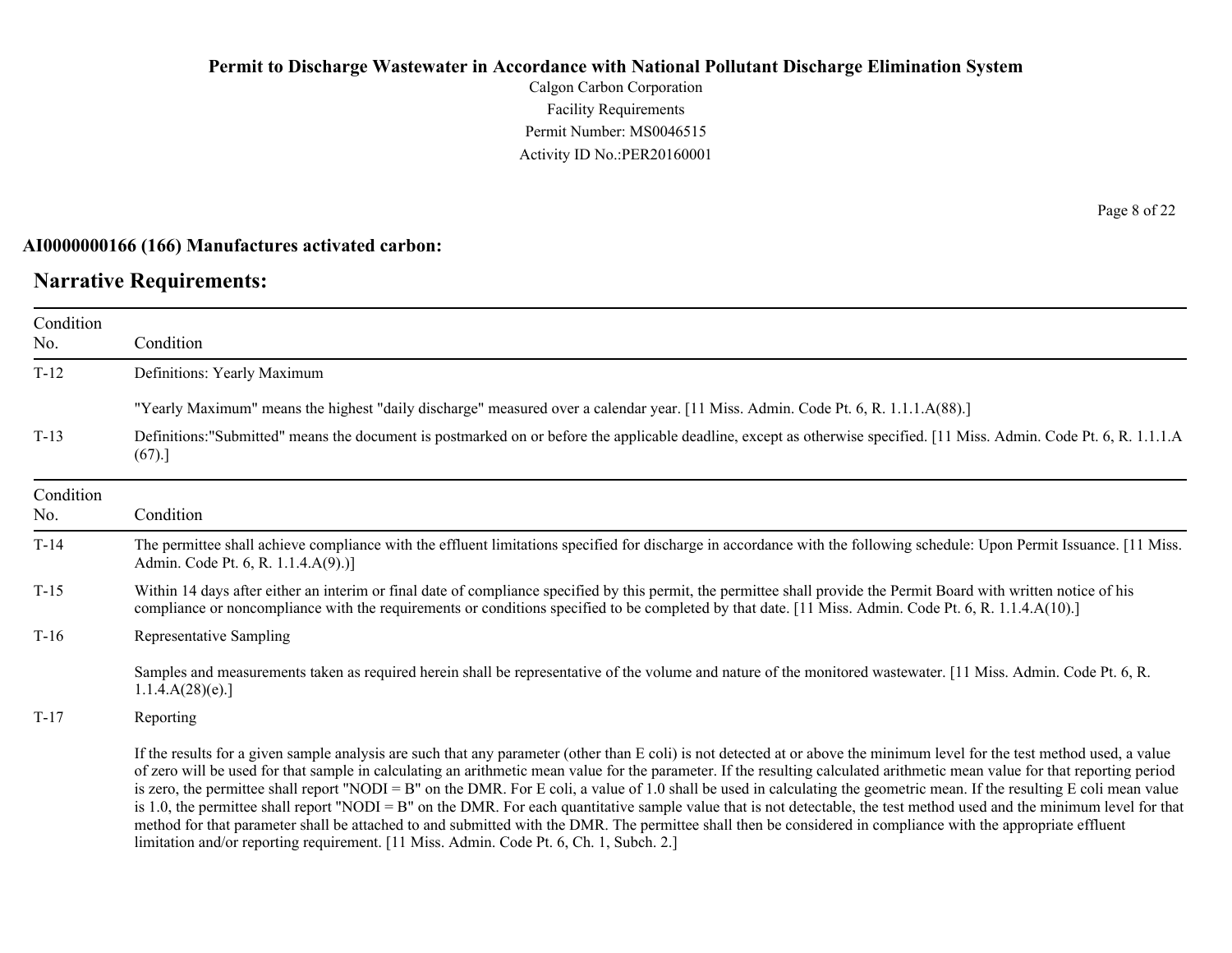Calgon Carbon Corporation Facility Requirements Permit Number: MS0046515 Activity ID No.:PER20160001

#### **AI0000000166 (166) Manufactures activated carbon:**

# **Narrative Requirements:**

| Condition |                                                                                                                                                                                                                                                                                                                                                                                                                                                                                                                                                                                          |
|-----------|------------------------------------------------------------------------------------------------------------------------------------------------------------------------------------------------------------------------------------------------------------------------------------------------------------------------------------------------------------------------------------------------------------------------------------------------------------------------------------------------------------------------------------------------------------------------------------------|
| No.       | Condition                                                                                                                                                                                                                                                                                                                                                                                                                                                                                                                                                                                |
| $T-18$    | Reporting                                                                                                                                                                                                                                                                                                                                                                                                                                                                                                                                                                                |
|           | If the permittee monitors any pollutant as prescribed in the permit more frequently than required by the permit using test procedures approved under 40 CFR Part 136 or,<br>in the case of sludge use or disposal, approved under 40 CFR Part 136 unless otherwise specified in 40 CFR Part 503, or as specified in the permit, the results of this<br>monitoring shall be included in the calculation and reporting of the data submitted in the DMR or sludge reporting form specified by the Permit Board. [11 Miss. Admin.<br>Code Pt. 6, R. 1.1.4. $A(15)(c)(2)$ .]                 |
| $T-19$    | Reporting                                                                                                                                                                                                                                                                                                                                                                                                                                                                                                                                                                                |
|           | Calculations for all limitations which require averaging of measurements shall utilize an arithmetic mean unless otherwise specified by the Permit Board in the permit.<br>[11 Miss. Admin. Code Pt. 6, R. 1.1.4.A $(15)(c)(3)$ .]                                                                                                                                                                                                                                                                                                                                                       |
| $T-20$    | <b>Test Procedures</b>                                                                                                                                                                                                                                                                                                                                                                                                                                                                                                                                                                   |
|           | Test procedures for the analysis of pollutants shall include those set forth in 40 CFR 136 or alternative procedures approved and/or promulgated by EPA. [11 Miss.]<br>Admin. Code Pt. 6, R. 1.1.4.A(30).]                                                                                                                                                                                                                                                                                                                                                                               |
| $T-21$    | Records Retention                                                                                                                                                                                                                                                                                                                                                                                                                                                                                                                                                                        |
|           | All records and results of monitoring activities required by this permit, including calibration and maintenance records, shall be retained by the permittee for a minimum<br>of three (3) years, unless otherwise required or extended by the Permit Board, copies of which shall be furnished to the Department upon request. [11 Miss. Admin.<br>Code Pt. 6, R. 1.1.4.A(29)(a).]                                                                                                                                                                                                       |
| $T-22$    | <b>Falsifying Reports</b>                                                                                                                                                                                                                                                                                                                                                                                                                                                                                                                                                                |
|           | Any permittee who falsifies, tampers with, or knowingly renders inaccurate any monitoring device or method required by the Permit Board to be maintained as a<br>condition in a permit, or who alters or falsifies the results obtained by such devices or methods and/or any written report required by or in response to a permit condition,<br>shall be deemed to have violated a permit condition and shall be subject to the penalties provided for a violation of a permit condition pursuant to Section 49-17-43 of<br>the Code. [11 Miss. Admin. Code Pt. 6, R. 1.1.4.A(29)(d).] |

Page 9 of 22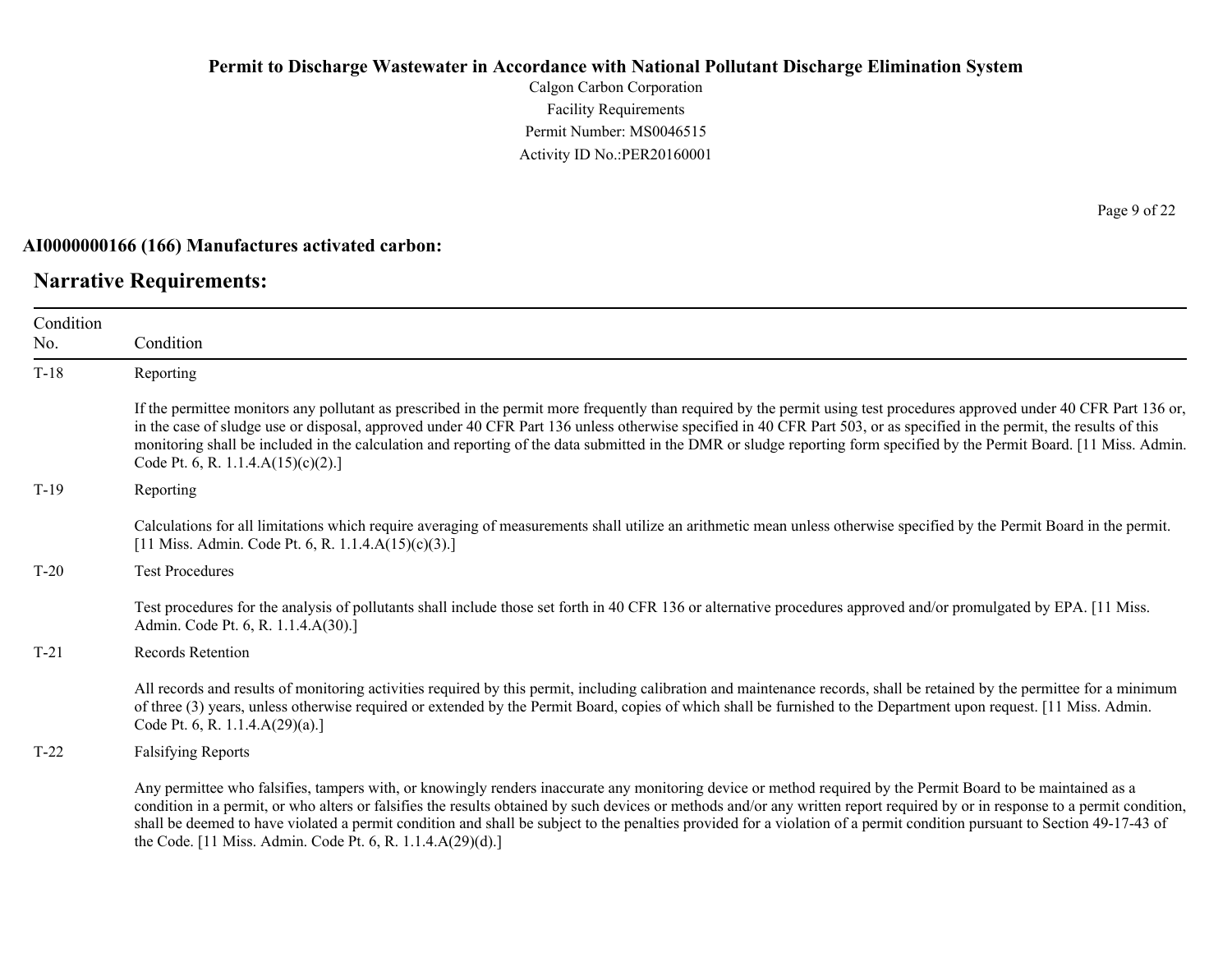Calgon Carbon Corporation Facility Requirements Permit Number: MS0046515 Activity ID No.:PER20160001

#### **AI0000000166 (166) Manufactures activated carbon:**

### **Narrative Requirements:**

Page 10 of 22

| Condition |                                                                                                                                                                                                                                                                                                                                                                                                                                                                                                                                                                                                                                                                                                                                                                                                                                                                                                                           |  |  |
|-----------|---------------------------------------------------------------------------------------------------------------------------------------------------------------------------------------------------------------------------------------------------------------------------------------------------------------------------------------------------------------------------------------------------------------------------------------------------------------------------------------------------------------------------------------------------------------------------------------------------------------------------------------------------------------------------------------------------------------------------------------------------------------------------------------------------------------------------------------------------------------------------------------------------------------------------|--|--|
| No.       | Condition                                                                                                                                                                                                                                                                                                                                                                                                                                                                                                                                                                                                                                                                                                                                                                                                                                                                                                                 |  |  |
| $T-23$    | Facility Expansion and/or Modification                                                                                                                                                                                                                                                                                                                                                                                                                                                                                                                                                                                                                                                                                                                                                                                                                                                                                    |  |  |
|           | Any facility expansion, production increases, process modifications, changes in discharge volume or location or other changes in operations or conditions of the<br>permittee which may result in a new or increased discharge of waste, shall be reported to the Permit Board by submission of a new application for a permit pursuant to<br>11 Miss. Admin. Code Pt. 6, R. 1.1.2.A. of the Mississippi Wastewater Regulations, or if the discharge does not violate effluent limitations specified in the permit, by<br>submitting to the Permit Board a notice of a new or increased discharge. [11 Miss. Admin. Code Pt. 6, R. 1.1.2.A.]                                                                                                                                                                                                                                                                              |  |  |
| $T-24$    | Duty to Comply                                                                                                                                                                                                                                                                                                                                                                                                                                                                                                                                                                                                                                                                                                                                                                                                                                                                                                            |  |  |
|           | The permittee must comply with all conditions of this permit. Any permit noncompliance constitutes a violation of the Clean Water Act and is grounds for enforcement<br>action; for permit termination, revocation and reissuance, or modification; or denial of a permit renewal application. [11 Miss. Admin. Code Pt. 6, R. 1.1.4.A(2).]                                                                                                                                                                                                                                                                                                                                                                                                                                                                                                                                                                               |  |  |
| $T-25$    | Proper Operation, Maintenance and Replacement                                                                                                                                                                                                                                                                                                                                                                                                                                                                                                                                                                                                                                                                                                                                                                                                                                                                             |  |  |
|           | The permittee shall at all times properly operate, maintain, and when necessary, promptly replace all facilities and systems of collection, treatment and control (and<br>related appurtenances) which are installed or used by the permittee to achieve compliance with the conditions of this permit. Proper operation and maintenance includes<br>adequate laboratory controls and appropriate quality assurance procedures. Proper replacement includes maintaining an adequate inventory of replacement equipment<br>and parts for prompt replacement when necessary to maintain continuous collection and treatment of wastewater. This provision requires the operation of back-up or<br>auxiliary facilities or similar systems that are installed by a permittee only when the operation is necessary to achieve compliance with the conditions of the permit. [11]<br>Miss. Admin. Code Pt. 6, R. 1.1.4.A(18).] |  |  |
| $T-26$    | Duty to Mitigate                                                                                                                                                                                                                                                                                                                                                                                                                                                                                                                                                                                                                                                                                                                                                                                                                                                                                                          |  |  |
|           | The permittee shall take all reasonable steps to minimize or prevent any discharge or sludge use or disposal in violation of the permit that has a reasonable likelihood of<br>adversely affecting human health or the environment. [11 Miss. Admin. Code Pt. 6, R. 1.1.4.A(19).)]                                                                                                                                                                                                                                                                                                                                                                                                                                                                                                                                                                                                                                        |  |  |
| $T-27$    | <b>Bypassing</b>                                                                                                                                                                                                                                                                                                                                                                                                                                                                                                                                                                                                                                                                                                                                                                                                                                                                                                          |  |  |
|           | The permittee shall comply with the terms and conditions regarding bypass found in 40 CFR 122.41(m). [40 CFR 122.41(m)]                                                                                                                                                                                                                                                                                                                                                                                                                                                                                                                                                                                                                                                                                                                                                                                                   |  |  |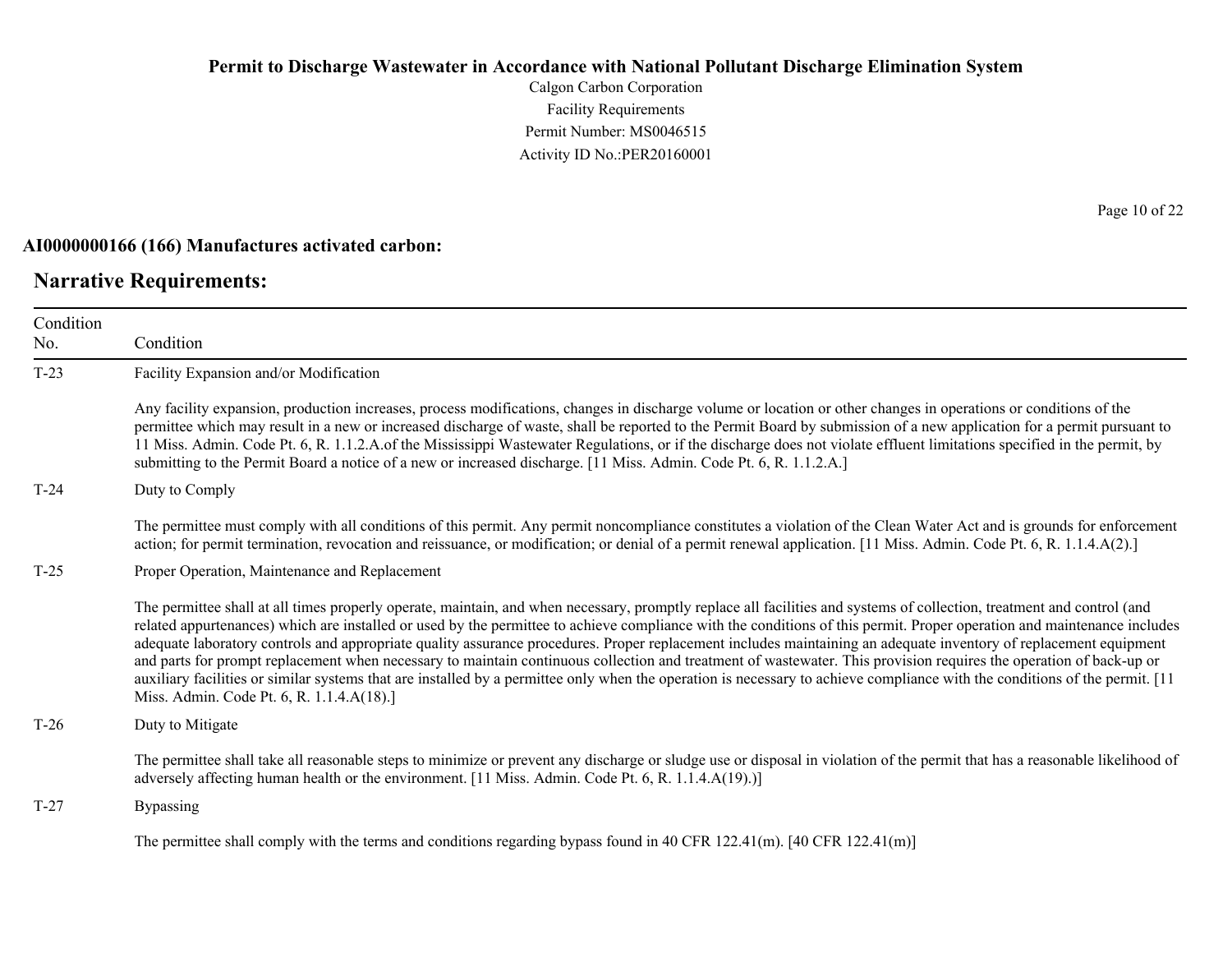Calgon Carbon Corporation Facility Requirements Permit Number: MS0046515 Activity ID No.:PER20160001

### **AI0000000166 (166) Manufactures activated carbon:**

### **Narrative Requirements:**

Page 11 of 22

| Condition |                                                                                                                                                                                                                                                                                                                                                                                                                                                                                                                                                                                                                                                                                                                                                                                                                     |  |  |
|-----------|---------------------------------------------------------------------------------------------------------------------------------------------------------------------------------------------------------------------------------------------------------------------------------------------------------------------------------------------------------------------------------------------------------------------------------------------------------------------------------------------------------------------------------------------------------------------------------------------------------------------------------------------------------------------------------------------------------------------------------------------------------------------------------------------------------------------|--|--|
| No.       | Condition                                                                                                                                                                                                                                                                                                                                                                                                                                                                                                                                                                                                                                                                                                                                                                                                           |  |  |
| $T-28$    | Bypassing - Definitions                                                                                                                                                                                                                                                                                                                                                                                                                                                                                                                                                                                                                                                                                                                                                                                             |  |  |
|           | "Bypass" means the intentional diversion of waste streams from any portion of a treatment facility.                                                                                                                                                                                                                                                                                                                                                                                                                                                                                                                                                                                                                                                                                                                 |  |  |
|           | "Severe property damage" means substantial physical damage to property, damage to the treatment facilities which causes them to become inoperable, or substantial and<br>permanent loss of natural resources which can reasonably be expected to occur in the absence of a bypass. Severe property damage does not mean economic loss caused<br>by delays in production. $[40 \text{ CFR } 122.41 \text{ (m)}]$                                                                                                                                                                                                                                                                                                                                                                                                     |  |  |
| $T-29$    | Bypassing - Bypass not exceeding limitations                                                                                                                                                                                                                                                                                                                                                                                                                                                                                                                                                                                                                                                                                                                                                                        |  |  |
|           | The permittee may allow any bypass to occur which does not cause effluent limitations to be exceeded, but only if it also is for essential maintenance to assure efficient<br>operation. These bypasses are not subject to the notice and prohibition provisions of the bypass requirements in this permit. $[40 \text{ CFR } 122.41 \text{ (m)}]$                                                                                                                                                                                                                                                                                                                                                                                                                                                                  |  |  |
| $T-30$    | Bypassing-Prohibition of Bypass                                                                                                                                                                                                                                                                                                                                                                                                                                                                                                                                                                                                                                                                                                                                                                                     |  |  |
|           | (1) Bypass is prohibited, and the Commission may take enforcement action against a permittee unless:<br>(i) Bypass was unavoidable to prevent loss of life, personal injury, or severe property damage.<br>(ii) There was no feasible alternatives to the bypass, such as the use of auxiliary treatment facilities, retention of untreated wastes, or maintenance during normal periods<br>of equipment downtime. This condition is not satisfied if adequate back-up equipment should have been installed in the exercise of reasonable engineering judgement to<br>prevent a bypass which occurred during normal periods of equipment downtime or preventative maintenance; and<br>(iii) The permittee submitted notices as required under the Twenty-Four Hour reporting requirements set forth in this permit. |  |  |
|           | (2) The Commission may approve an anticipated bypass, after considering its adverse affects, if the Commission determines that it will meet the three conditions listed<br>above in paragraph $(1)$ of this permit condition. [40 CFR 122.41(m)]                                                                                                                                                                                                                                                                                                                                                                                                                                                                                                                                                                    |  |  |
| $T-31$    | Upsets                                                                                                                                                                                                                                                                                                                                                                                                                                                                                                                                                                                                                                                                                                                                                                                                              |  |  |
|           | The permittee shall meet the conditions of 40 CFR 122.41(n) regarding "Upsets" and as in the upset requirements of this permit. [11 Miss. Admin. Code Pt. 6, R. 1.1.4.A<br>(27).                                                                                                                                                                                                                                                                                                                                                                                                                                                                                                                                                                                                                                    |  |  |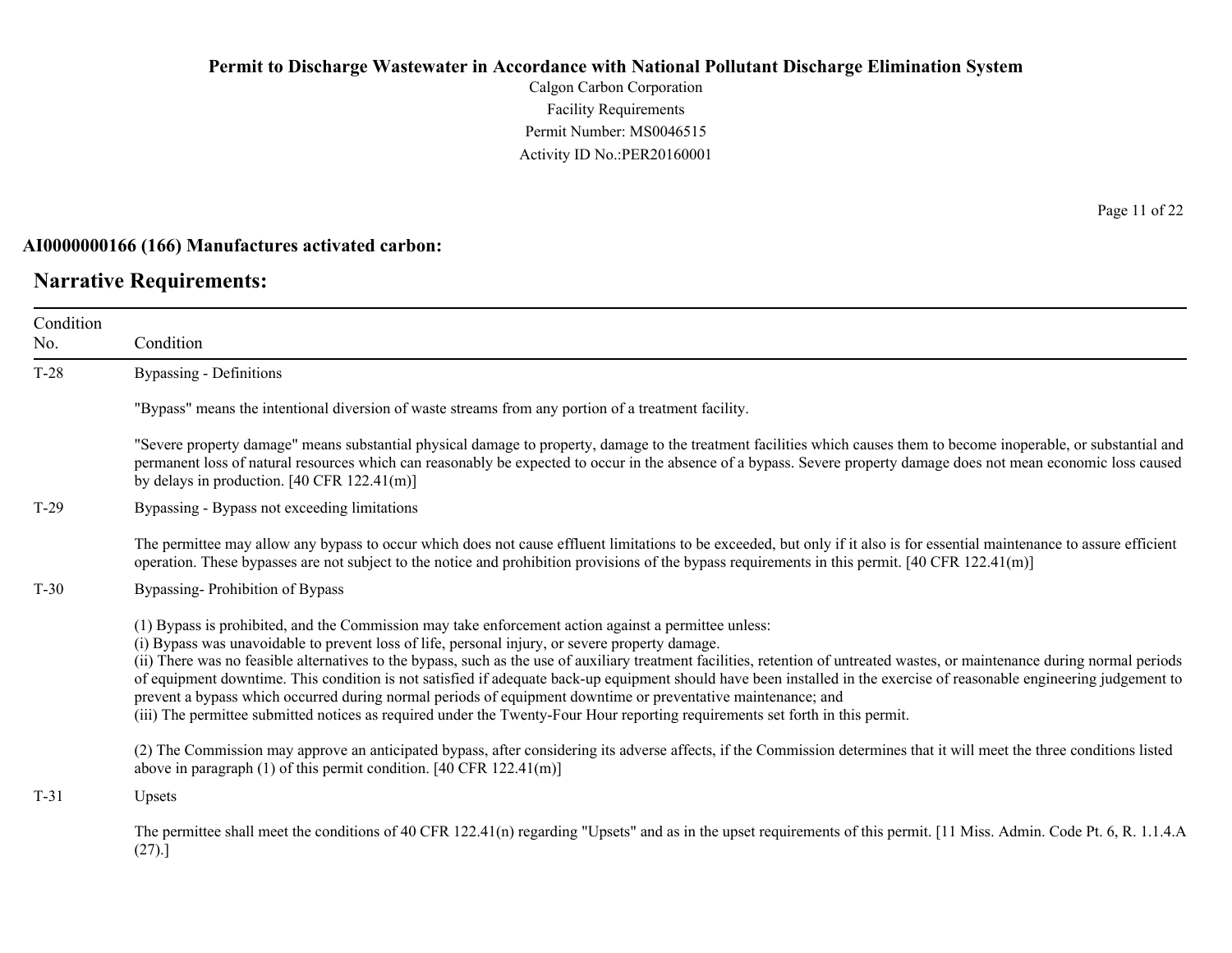Calgon Carbon Corporation Facility Requirements Permit Number: MS0046515 Activity ID No.:PER20160001

### **AI0000000166 (166) Manufactures activated carbon:**

### **Narrative Requirements:**

Page 12 of 22

| Condition<br>No. | Condition                                                                                                                                                                                                                                                                                                                                                                                                                                                                                                             |  |  |
|------------------|-----------------------------------------------------------------------------------------------------------------------------------------------------------------------------------------------------------------------------------------------------------------------------------------------------------------------------------------------------------------------------------------------------------------------------------------------------------------------------------------------------------------------|--|--|
| $T-32$           | <b>Upsets-Definition</b>                                                                                                                                                                                                                                                                                                                                                                                                                                                                                              |  |  |
|                  | "Upset" means an exceptional incident in which there is unintentional and temporary noncompliance with technology based permit effluent limitations because of<br>factors beyond the reasonable control of the permittee. An upset does not include noncompliance to the extent caused by operational error, improperly designed<br>treatment facilities, inadequate treatment facilities, lack of preventive maintenance, or careless or improper operation. [11 Miss. Admin. Code Pt. 6, R. 1.1.4.A(27).]           |  |  |
| $T-33$           | Upsets - Effect of an Upset                                                                                                                                                                                                                                                                                                                                                                                                                                                                                           |  |  |
|                  | An upset constitutes an affirmative defense to an action brought for noncompliance with such technology based permit effluent limitations if the "conditions necessary<br>for demonstration of upset" requirements of this permit are met. Any determination made during administrative review of claims that noncompliance was caused by<br>upset, and before an action for noncompliance, shall not constitute final administrative action subject to judicial review. [11 Miss. Admin. Code Pt. 6, R.1.1.4.A(27).] |  |  |
| $T-34$           | Upsets - Conditions necessary for demonstration of upset                                                                                                                                                                                                                                                                                                                                                                                                                                                              |  |  |
|                  | A permittee who wishes to establish the affirmative defense of upset shall demonstrate, through properly signed contemporaneous operating logs, or other relevant<br>evidence that:                                                                                                                                                                                                                                                                                                                                   |  |  |
|                  | $(1)$ An upset occurred and that the permittee can identify the cause(s) of the upset;<br>(2) The permitted facility was at the time being properly operated;<br>(3) The permittee submitted notice of the upset as required in 40 CFR $122.41(L)(6)(ii)(B)(24-hour notice of noncompliance)$ ; and<br>(4) The permittee complied with any remedial measures required under 40 CFR 122.41(d) (Duty to Mitigate). [11 Miss. Admin. Code Pt. 6, R.1.1.4.A(27).]                                                         |  |  |
| $T-35$           | Upsets - Burden of proof                                                                                                                                                                                                                                                                                                                                                                                                                                                                                              |  |  |
|                  | In any enforcement proceeding the permittee seeking to establish the occurrence of an upset has the burden of proof. [11 Miss. Admin. Code Pt. 6, R. 1.1.4.A(27).]                                                                                                                                                                                                                                                                                                                                                    |  |  |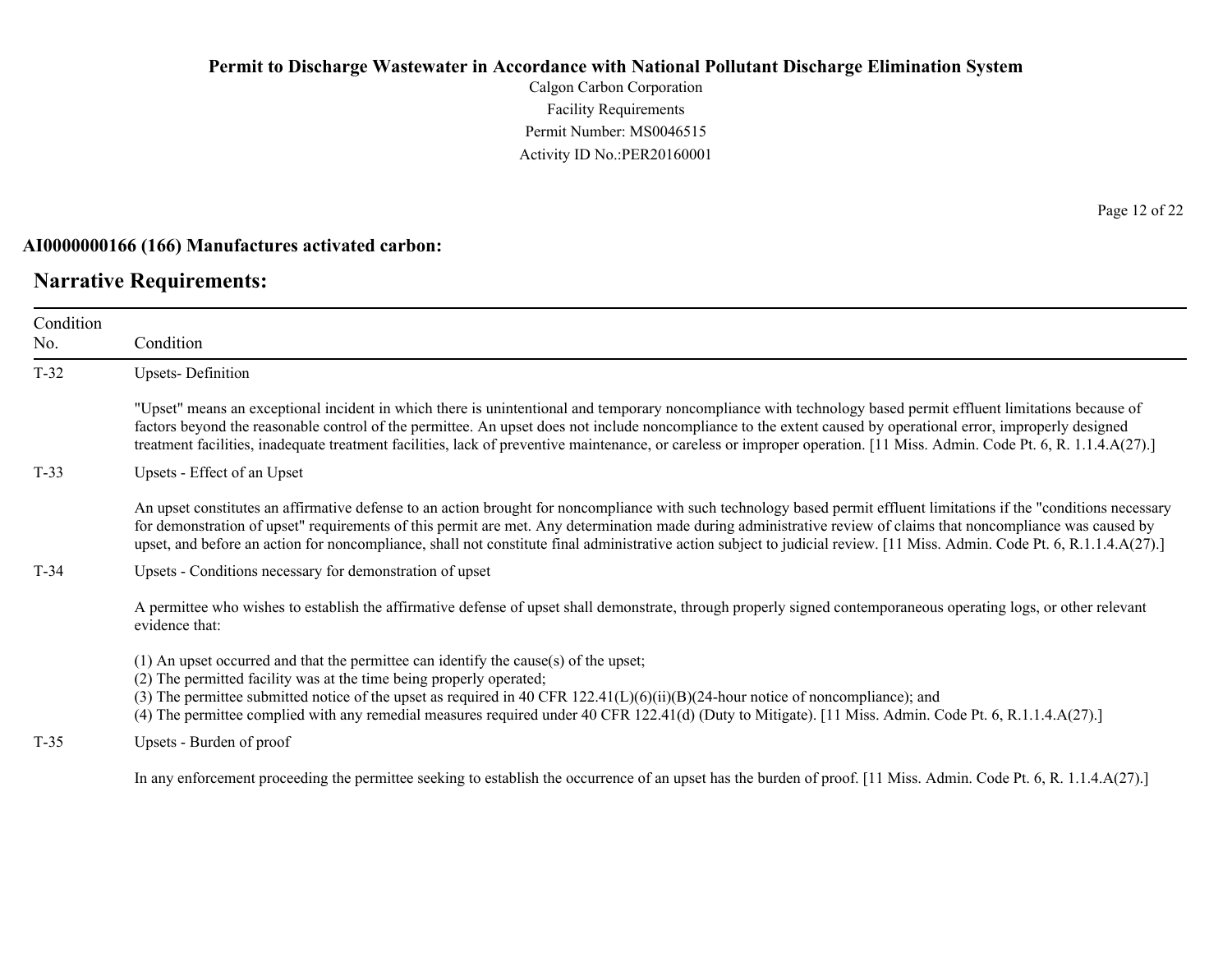Calgon Carbon Corporation Facility Requirements Permit Number: MS0046515 Activity ID No.:PER20160001

#### **AI0000000166 (166) Manufactures activated carbon:**

### **Narrative Requirements:**

Page 13 of 22

| Condition<br>No. | Condition                                                                                                                                                                                                                                                                                                                                                                                                                                                                                                                                                                                                                                  |
|------------------|--------------------------------------------------------------------------------------------------------------------------------------------------------------------------------------------------------------------------------------------------------------------------------------------------------------------------------------------------------------------------------------------------------------------------------------------------------------------------------------------------------------------------------------------------------------------------------------------------------------------------------------------|
| $T-36$           | <b>Removed Substances</b>                                                                                                                                                                                                                                                                                                                                                                                                                                                                                                                                                                                                                  |
|                  | Solids, sludges, filter backwash, or other residuals removed in the course of treatment or control of wastewater shall be disposed of in a manner such as to prevent such<br>materials from entering State waters and in a manner consistent with the Mississippi Solid Waste Disposal Act, the Federal Resource Conservation and Recovery Act,<br>and the Mississippi Water Pollution Control Act. [11 Miss. Admin. Code Pt. 6, R. 1.1.4.A(21).]                                                                                                                                                                                          |
| $T-37$           | Power Failures                                                                                                                                                                                                                                                                                                                                                                                                                                                                                                                                                                                                                             |
|                  | If electric power is required, in order to maintain compliance with the conditions and prohibitions of the permit, the permittee shall either:                                                                                                                                                                                                                                                                                                                                                                                                                                                                                             |
|                  | (1) Provide an alternative power source to operate the wastewater control facilities; or, if such alternative power source is not in existence, and no date for its<br>implementation appears in the permit,<br>(2) Halt, reduce, or otherwise control production and/or all wastewater flows upon reduction, loss, or failure of the primary source of power to the wastewater control<br>facilities. [11 Miss. Admin. Code Pt. 6, R. 1.1.4.A(22).)]                                                                                                                                                                                      |
| $T-38$           | Inspection and Entry                                                                                                                                                                                                                                                                                                                                                                                                                                                                                                                                                                                                                       |
|                  | The permittee shall allow any authorized Commission representative to enter the permittee's premises at any reasonable time, to have access to and copy any applicable<br>records, to inspect process facilities, treatment works, monitoring methods or equipment or to take samples, as authorized by Section 49-17-21 of the Code. In the event<br>of investigation during an emergency response action, a reasonable time shall be any time of the day or night. Follow-up investigations subsequent to the conclusion of<br>the emergency event shall be conducted at reasonable times. [11 Miss. Admin. Code Pt. 6, R. 1.1.4.A(17).] |
| $T-39$           | Transfer of Ownership or Control                                                                                                                                                                                                                                                                                                                                                                                                                                                                                                                                                                                                           |
|                  | This permit is not transferable to any person without proper modification of this permit following procedures found in [11 Miss. Admin. Code Pt. 6, R. 1.1.5.C.]                                                                                                                                                                                                                                                                                                                                                                                                                                                                           |
| $T-40$           | <b>Signatory Requirements</b>                                                                                                                                                                                                                                                                                                                                                                                                                                                                                                                                                                                                              |
|                  | All applications, reports, or information submitted to the Permit Board shall be signed and certified. [11 Miss. Admin. Code Pt. 6, R. 1.1.2.C.]                                                                                                                                                                                                                                                                                                                                                                                                                                                                                           |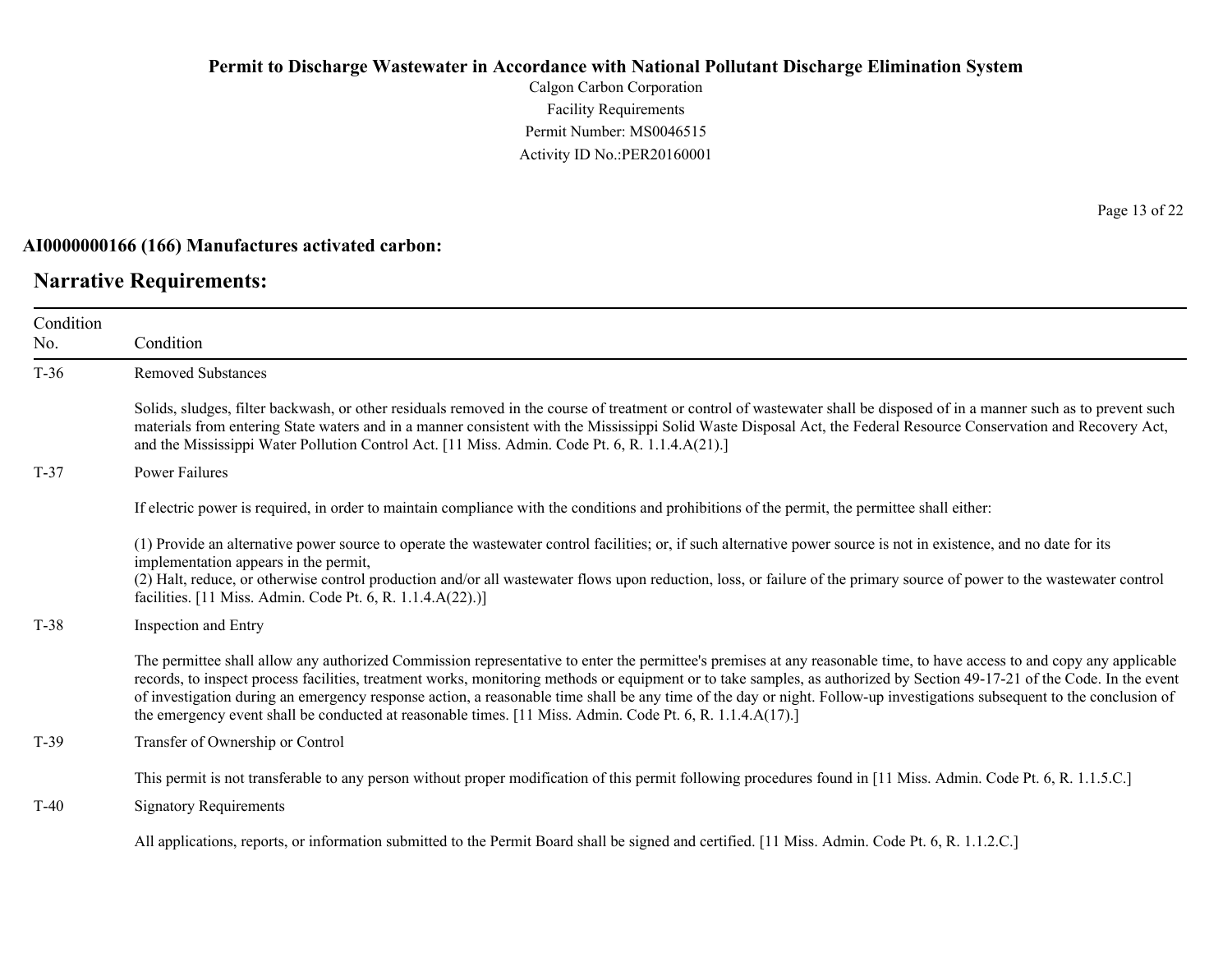Calgon Carbon Corporation Facility Requirements Permit Number: MS0046515 Activity ID No.:PER20160001

#### **AI0000000166 (166) Manufactures activated carbon:**

### **Narrative Requirements:**

No.

Condition Condition T-41 Signatory Requirements - Application Signatures All permit applications shall be signed as follows: (1) For a corporation: by a responsible corporate officer. For the purpose of this Section, a responsible corporate officer means: (i) a president, secretary, treasurer or vice president of the corporation in charge of a principal business function, or any other person who performs similar policy - or decision-making function for the corporation, or (ii) the manager of one or more manufacturing, production, or operating facilities provided, the manager is authorized to make management decisions which govern the operation of the regulated facility including having the explicit or implicit duty of making major capital investment recommendations, and initiating and directing other comprehensive measures to assure long term environmental compliance with environmental laws and regulations; the manager can ensure that the necessary systems are established or actions taken to gather complete and accurate information for permit application requirements; and where authority to sign documents has been assigned or delegated to the manager in accordance with corporate procedures. (2) For a partnership or sole proprietorship: by a general partner or the proprietor, respectively; or (3) For a municipality, State, Federal, or other public agency: by either a principal executive officer or ranking elected official. [11 Miss. Admin. Code Pt. 6, R. 1.1.2.C.] T-42 Signatory Requirements -Reports and Other Information All reports required by the permit and other information requested by the Permit Board shall be signed by a person described by the application signature requirements in this permit or by a duly authorized representative of that person. A person is a duly authorized representative only if: (1) The authorization is made in writing by a person described by the application signature requirements; (2) The authorization specifies either an individual or a position having responsibility for the overall operation of the regulated facility or activity, such as the position of

plant manager, operator of a well or a well field, superintendent, position having overall responsibility for environmental matters for the company. (A duly authorized representative may thus be either a named individual or any individual occupying a named position.); and

(3) The written authorization is submitted to the Permit Board. [11 Miss. Admin. Code Pt. 6, R. 1.1.2.C.]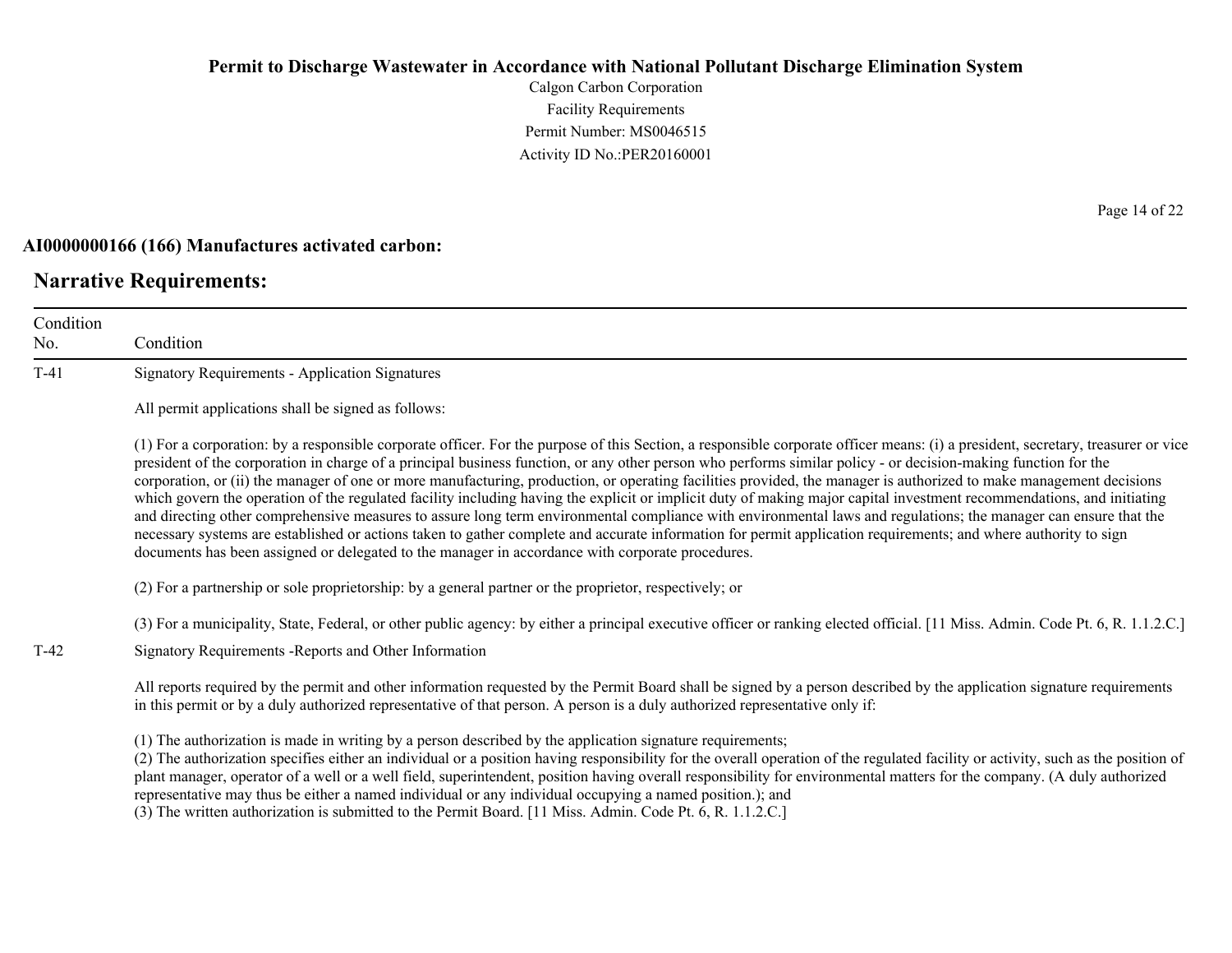Calgon Carbon Corporation Facility Requirements Permit Number: MS0046515 Activity ID No.:PER20160001

#### **AI0000000166 (166) Manufactures activated carbon:**

#### **Narrative Requirements:**

No.

Condition Condition T-43 Signatory Requirements - Changes to Authorization If an authorization under the signatory requirements of this permit is no longer accurate because a different individual or position has responsibility for the overall operation of the facility, a new authorization satisfying the signatory requirements of this permit must be submitted to the Permit Board prior to or together with any reports, information, or applications. [11 Miss. Admin. Code Pt. 6, R. 1.1.2.C.] T-44 Signatory Requirements - Certification Any person signing a document under the signatory requirements stated in this permit shall make the following certification: "I certify under penalty of law that this document and all attachments were prepared under the direction or supervision in accordance with a system designed to assure that qualified personnel properly gather and evaluate the information submitted. Based on my inquiry of the person or persons who manage the system, or those persons directly responsible for gathering the information, the information submitted is, to the best of my knowledge and belief, true, accurate, and complete. I am aware that there are significant penalties for submitting false information, including the possibility of fine and imprisonment for knowing violations." [11 Miss. Admin. Code Pt. 6, R. 1.1.2.C.] T-45 Availability of Records Except for information deemed to be confidential under the Mississippi Code Ann. 49-17-39 and 40 CFR 123.41, file information relating to this permit shall be made available for public inspection and copying during normal business hours at the office of the Department of Environmental Quality in Jackson, Mississippi. Written request must be provided in accordance with policies developed by the Commission and must state, specifically, records proposed for review, date proposed for review and copying requirements. [11 Miss. Admin. Code Pt. 6, R. 1.1.3.E.] T-46 Duty to Provide Information The permittee shall furnish to the Permit Board within a reasonable time any relevant information which the Permit Board may request to determine whether cause

exists for modifying, revoking and reissuing, or terminating the permit, or to determine compliance with the permit. The permittee shall also furnish to the Permit Board upon request, copies of records required to be kept by the permit. [11 Miss. Admin. Code Pt. 6, R. 1.1.4.A(16).]

Page 15 of 22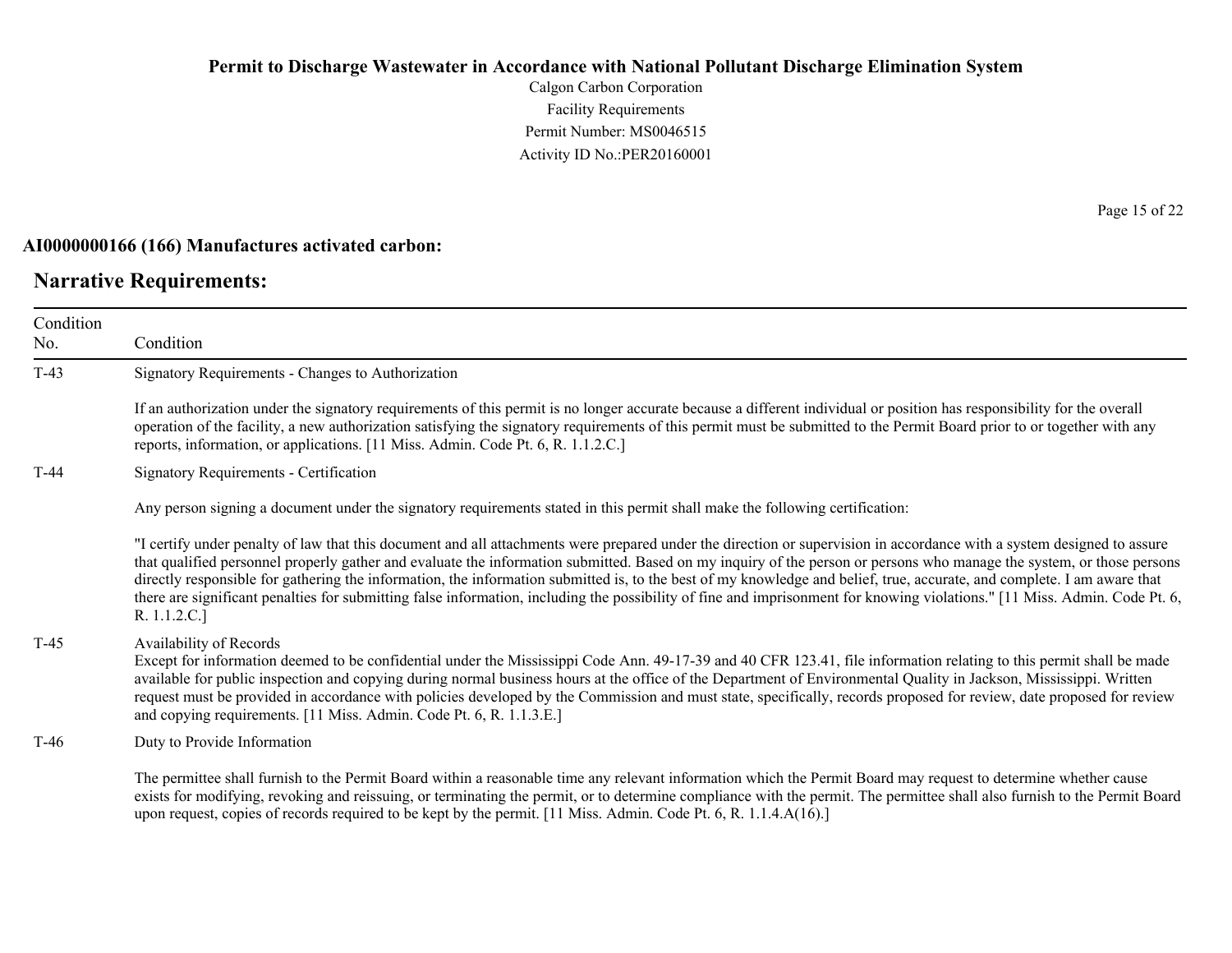Calgon Carbon Corporation Facility Requirements Permit Number: MS0046515 Activity ID No.:PER20160001

### **AI0000000166 (166) Manufactures activated carbon:**

### **Narrative Requirements:**

Page 16 of 22

| Condition<br>No. | Condition                                                                                                                                                                                                                                                                                                                                                                                                                                                                             |  |  |
|------------------|---------------------------------------------------------------------------------------------------------------------------------------------------------------------------------------------------------------------------------------------------------------------------------------------------------------------------------------------------------------------------------------------------------------------------------------------------------------------------------------|--|--|
|                  |                                                                                                                                                                                                                                                                                                                                                                                                                                                                                       |  |  |
| $T-47$           | <b>Toxic Pollutants</b>                                                                                                                                                                                                                                                                                                                                                                                                                                                               |  |  |
|                  | The permittee shall comply with any toxic effluent standard or prohibition (including any schedule of compliance specified in such effluent standard or prohibition)<br>established under Section 307(a) of the Federal Water Pollution Control Act. [11 Miss. Admin. Code Pt. 6, R. 1.1.4.A(26).]                                                                                                                                                                                    |  |  |
| $T-48$           | <b>Toxic Pollutants Notification Requirements</b>                                                                                                                                                                                                                                                                                                                                                                                                                                     |  |  |
|                  | The permittee shall comply with the applicable provisions of 40 CFR 122.42. [11 Miss. Admin. Code Pt. 6, R. 1.1.4.A(26).]                                                                                                                                                                                                                                                                                                                                                             |  |  |
| $T-49$           | Civil and Criminal Liability                                                                                                                                                                                                                                                                                                                                                                                                                                                          |  |  |
|                  | (1) Any person who violates a term, condition or schedule of compliance contained within this permit or the Mississippi Water Pollution Control Law is subject to the<br>actions defined by law.                                                                                                                                                                                                                                                                                      |  |  |
|                  | (2) Except as provided in permit conditions on "Bypassing" and "Upsets", nothing in this permit shall be construed to relieve the permittee from civil or criminal<br>penalties for noncompliance.                                                                                                                                                                                                                                                                                    |  |  |
|                  | (3) It shall not be the defense of the permittee in an enforcement action that it would have been necessary to halt or reduce the permitted activity in order to maintain<br>compliance with the conditions of this permit. [11 Miss. Admin. Code Pt. 6, R. 1.1.4.A(24).)]                                                                                                                                                                                                            |  |  |
| $T-50$           | Oil and Hazardous Substance Liability                                                                                                                                                                                                                                                                                                                                                                                                                                                 |  |  |
|                  | Nothing in this permit shall be construed to preclude the institution of any legal action or relieve the permittee from any responsibilities, liabilities, or penalties to which<br>the permittee is or may be subject to under Section 311 of the Federal Water Pollution Control Act and applicable provisions under Mississippi Law pertaining to<br>transportation, storage, treatment, or spillage of oil or hazardous substances. [11 Miss. Admin. Code Pt. 6, R. 1.1.4.A(23).] |  |  |
| $T-51$           | Property Rights                                                                                                                                                                                                                                                                                                                                                                                                                                                                       |  |  |
|                  | The issuance of this permit does not convey any property rights in either real or personal property, or any exclusive privileges, nor does it authorize any injury to private<br>property or any invasion of personal rights, nor any infringement of Federal, State, or local laws or regulations. [11 Miss. Admin. Code Pt. 6, R. 1.1.5.                                                                                                                                            |  |  |

E.]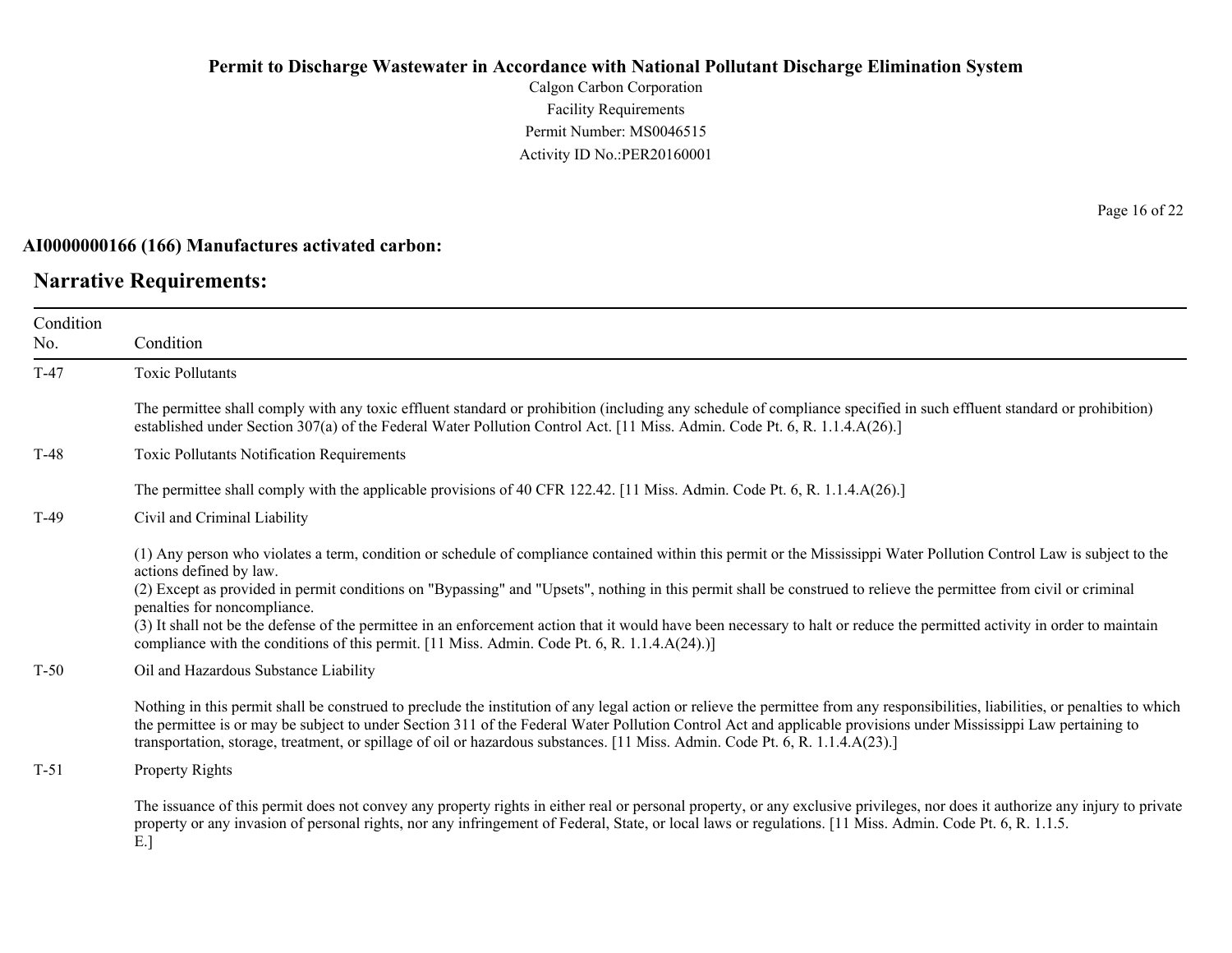Calgon Carbon Corporation Facility Requirements Permit Number: MS0046515 Activity ID No.:PER20160001

#### **AI0000000166 (166) Manufactures activated carbon:**

### **Narrative Requirements:**

Condition No. Condition T-52 Severability The provisions of this permit are severable. If any provision of this permit, or the application of any provision of this permit to any circumstances, is challenged or held invalid, the validity of the remaining permit provisions and/or portions thereof or their application to other persons or sets of circumstances, shall not be affected thereby. [11 Miss. Admin. Code Pt. 6, R. 1.1.4.A(25).] T-53 Protection of Confidential Information (1) Pursuant to Miss. Code Ann. ' 49-17-39 and 40 CFR 123.41, the Permit Board shall make available to the public all information contained on any form and all public comments on such information. Effluent data and information concerning air or water quality shall also be made available to the public. Information that is determined by the Commission to be trade secrets shall not be disclosed to the public without prior consent of the source of such information. When a claim of confidentiality is made by a person in accordance with the provisions of Miss. Code Ann. ' 49-17-39, a recommendation on the questions of confidentiality shall be made by the Commission and forwarded to the Regional Administrator (or his/her designee) of EPA for his concurrence in such determination of confidentiality. [11 Miss. Admin. Code Pt. 6, R. 1.1.3.F.] T-54 Protection of Confidential Information- continued (2) A copy of a State, UIC, or NPDES permit application, public notice, fact sheet, draft permit and other forms relating thereto, including written public comment and

other reports, files and information relating to the application not classified as confidential information by the Commission pursuant to part (1) of this requirement, shall be available for public inspection and copying during normal business hours at the office of the Department in Jackson, Mississippi. [11 Miss. Admin. Code Pt. 6, R. 1.1.3.F.]

Page 17 of 22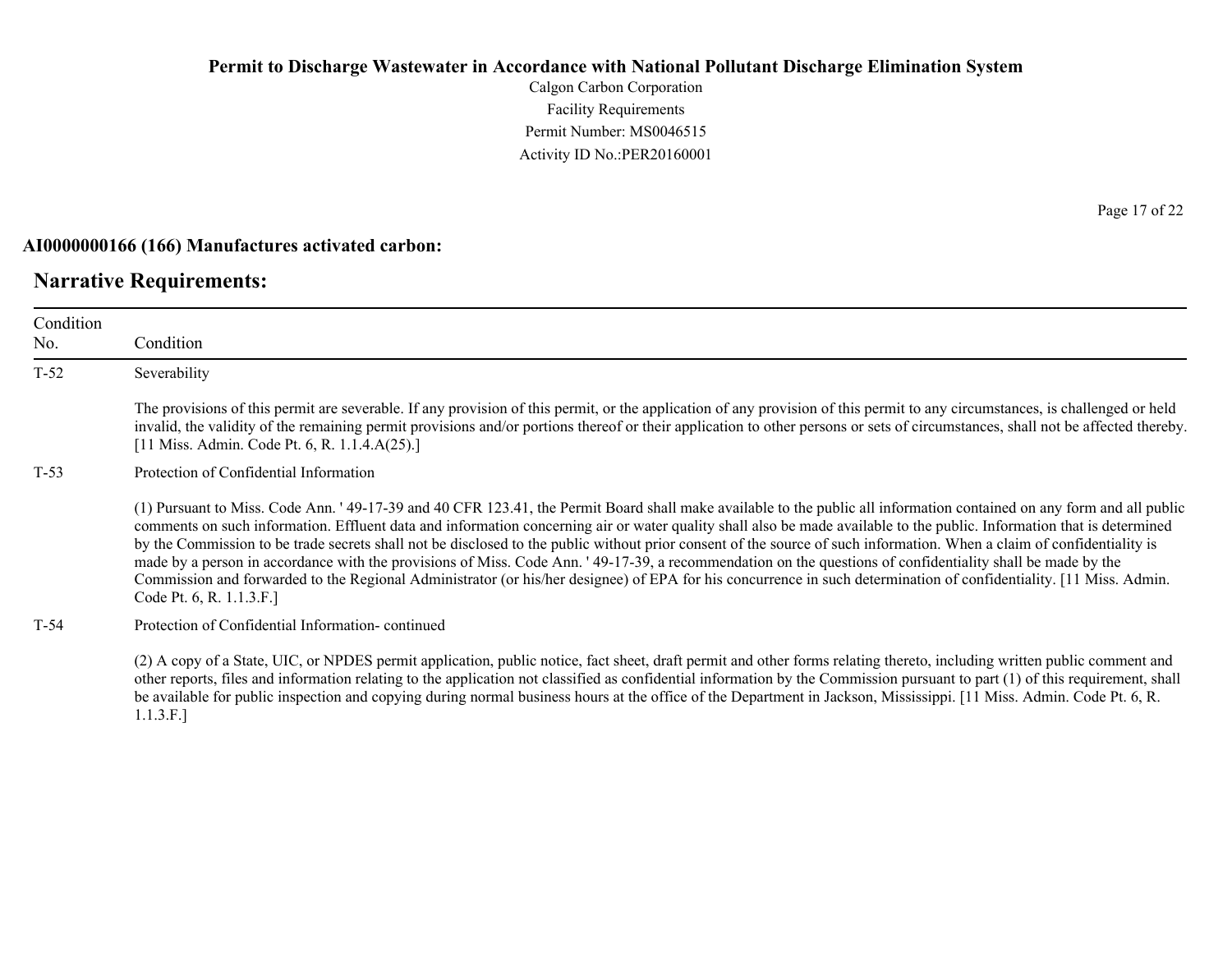Calgon Carbon Corporation Facility Requirements Permit Number: MS0046515 Activity ID No.:PER20160001

#### **AI0000000166 (166) Manufactures activated carbon:**

### **Narrative Requirements:**

No.

Condition Condition T-55 Protection of Confidential Information- continued (3) Upon determination by the Commission that information submitted by a permit applicant is entitled to protection against disclosure as trade secrets, the information shall be so labeled and otherwise handled as confidential. Copies of the information and a notice of the Commission's action shall be forwarded to the Regional Administrator (or his/her designee). In making its determination of entitlement to protection as a trade secret, the Commission shall follow the procedure set forth in Miss. Code Ann. ' 49-17-39. In the event the Commission denies the claim of confidentiality, the applicant shall have, upon notification thereof, the right to appeal the Commission's determination in the same manner provided for other orders of the Commission. No disclosure, except to EPA, shall be allowed until any appeal from the determination of the Commission is completed. [11 Miss. Admin. Code Pt. 6, R. 1.1.3.F.] T-56 Spill Prevention and Best Management Plans Any permittee which has above ground bulk storage capacity, of more than 1320 gallons or any single container with a capacity greater than 660 gallons, of materials and/or liquids (including but not limited to, all raw, finished and/or waste material) with chronic or acute potential for pollution impact on waters of the State and not subject to Mississippi Hazardous Waste Management Regulations or 40 CFR 112 (Oil Pollution Prevention) regulations shall provide secondary containment as found in 40 CFR 112 or equivalent protective measures such as trenches or waterways which would conduct any tank releases to a permitted treatment system or sufficient equalization or treatment capacity needed to prevent chronic/acute pollution impact. [11 Miss. Admin. Code Pt. 6, R. 1.1.4.A(12)(a).] T-57 Reopener Clause This permit shall be modified, or alternately, revoked and reissued, to comply with any applicable effluent standard, limitation or storm water regulation issued or approved under Section  $301(b)(2)(C)$ , and  $(D)$ ,  $304(b)(2)$ ,  $307(a)(2)$  and  $402(p)$  of the Federal Water Pollution Control Act if the effluent standard, limitation or regulation so issued or approved: 1. Contains different conditions or is otherwise more stringent than any effluent limitation in the permit; or 2. Controls any pollutant not limited in the permit.

3. This permit shall be modified to reflect any additional or otherwise more stringent limitations and additional monitoring as determined to be necessary by the results of a Completed TMDL. [11 Miss. Admin. Code Pt. 6, R. 1.1.4.F(1).]

Page 18 of 22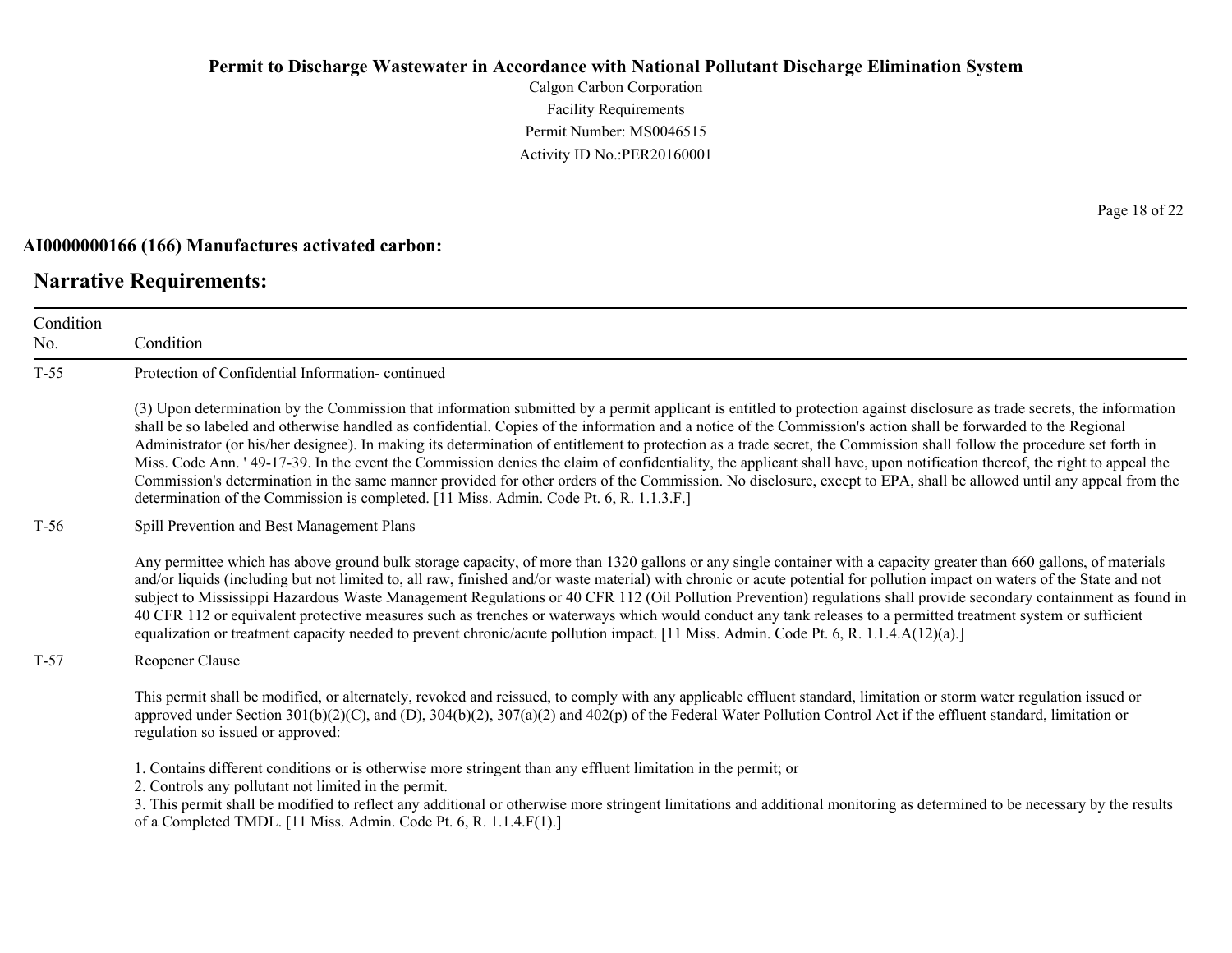Calgon Carbon Corporation Facility Requirements Permit Number: MS0046515 Activity ID No.:PER20160001

#### **AI0000000166 (166) Manufactures activated carbon:**

### **Narrative Requirements:**

| Condition<br>No. | Condition                                                                                                                                                                                                                                                                                                                                                                                                                                                                                                                                                                                                                                                                                                                                                                                                                                                                                                                                              |  |  |
|------------------|--------------------------------------------------------------------------------------------------------------------------------------------------------------------------------------------------------------------------------------------------------------------------------------------------------------------------------------------------------------------------------------------------------------------------------------------------------------------------------------------------------------------------------------------------------------------------------------------------------------------------------------------------------------------------------------------------------------------------------------------------------------------------------------------------------------------------------------------------------------------------------------------------------------------------------------------------------|--|--|
| $T-58$           | <b>Closure Requirements</b>                                                                                                                                                                                                                                                                                                                                                                                                                                                                                                                                                                                                                                                                                                                                                                                                                                                                                                                            |  |  |
|                  | Should the permittee decide to permanently close and abandon the premises upon which it operates, it shall provide a Closure Plan to the Permit Board no later than 90<br>days prior to doing so. This Closure Plan shall address how and when all manufactured products, by-products, raw materials, stored chemicals, and solid and liquid<br>waste and residues will be removed from the premises or permanently disposed of on site such that no potential environmental hazard to the waters of the State will be<br>presented. Closure plan(s) submitted to and approved by Mississippi Department of Environmental Quality for compliance with other environmental regulations will<br>satisfy the closure requirements for those items specifically addressed in the closure plan(s) as long as the closure does not present a potential for environmental hazard<br>to waters of the State. [11 Miss. Admin. Code Pt. 6, R. 1.1.4. $A(11)$ .] |  |  |
| $T-59$           | Permit Actions                                                                                                                                                                                                                                                                                                                                                                                                                                                                                                                                                                                                                                                                                                                                                                                                                                                                                                                                         |  |  |

The permit may be modified, revoked and reissued, or terminated for cause. The filing of a request by the permittee for a permit modification, revocation and reissuance, or termination, or a modification of planned changes or anticipated noncompliance, does not stay any permit condition. [11 Miss. Admin. Code Pt. 6, R. 1.1.5.C(5).]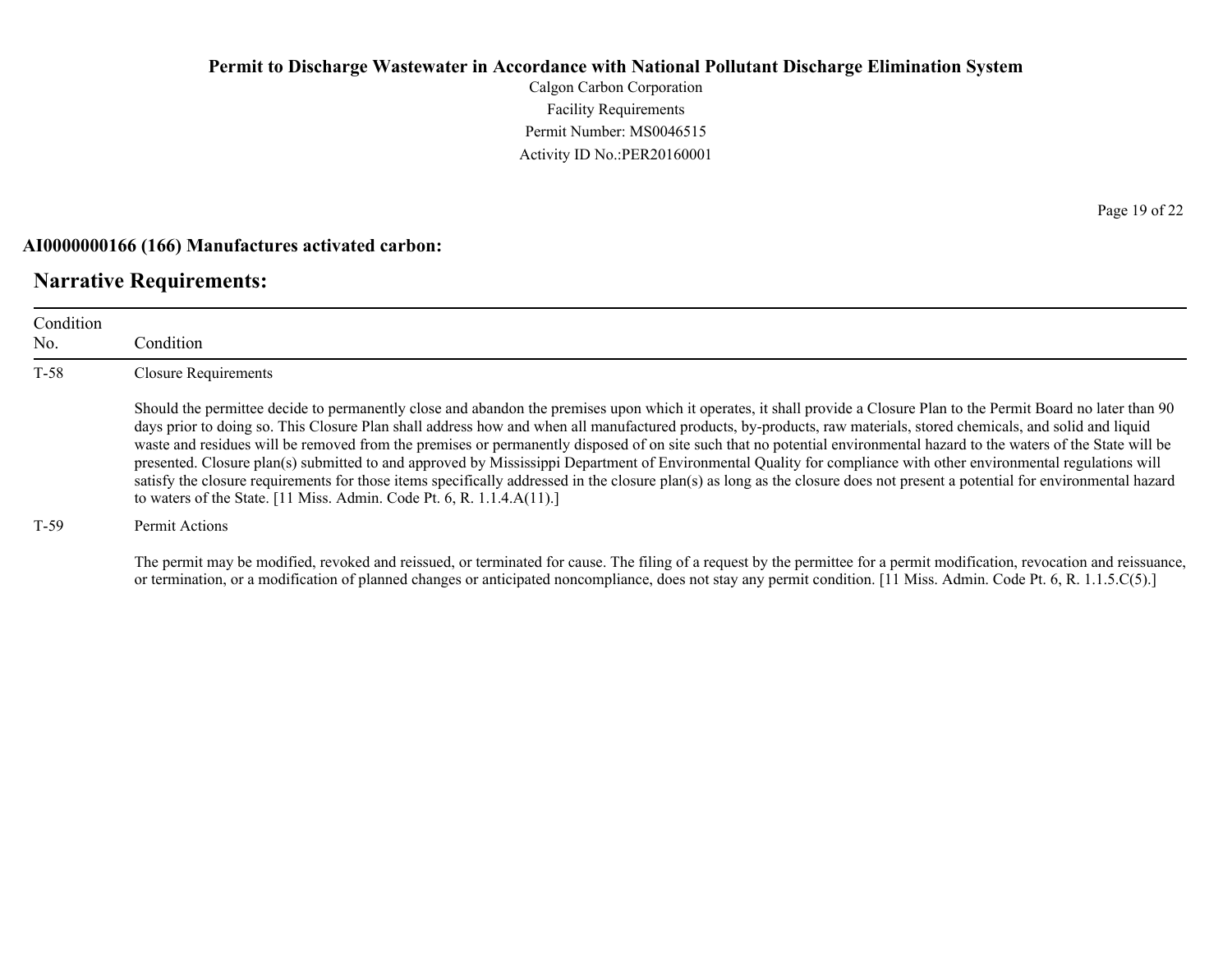Calgon Carbon Corporation Facility Requirements Permit Number: MS0046515 Activity ID No.:PER20160001

Page 20 of 22

**RPNT0000000001 (MS0046515-001) Outfall 001 (Steam Condensate, Scrubber Blowdown, Stormwater, Non-Contact Cooling Water, Filter Backwash, Boiler Blowdown, Process Area Washdown, Water Softener Brine, Cooling Tower Blowdown (new operations) and Boiler Blowdown (new operations)):**

**Limitation Requirements:**

| Condition |           |                                                                                                                                                                                                                                                                                                                                                                                                                                                                                                                                                                                                                                                                                                                                                             |
|-----------|-----------|-------------------------------------------------------------------------------------------------------------------------------------------------------------------------------------------------------------------------------------------------------------------------------------------------------------------------------------------------------------------------------------------------------------------------------------------------------------------------------------------------------------------------------------------------------------------------------------------------------------------------------------------------------------------------------------------------------------------------------------------------------------|
| No.       | Parameter | Condition                                                                                                                                                                                                                                                                                                                                                                                                                                                                                                                                                                                                                                                                                                                                                   |
| $L-1$     |           | <b>Instream Temperature Monitoring</b>                                                                                                                                                                                                                                                                                                                                                                                                                                                                                                                                                                                                                                                                                                                      |
|           |           | The discharge from the diffuser (Outfall 001) shall not cause the instream temperature of Mulatto Bayou at a downstream<br>distance of 10 meters to exceed 90 degrees F (32.2 degrees C) after mixing during the period of October through May and 16<br>meters downstream during the period of June through September. Nor shall the discharge raise the instream temperature of<br>the Bayou more than 4 degrees F (2.2 degrees C) above the natural background temperature at a downstream distance of 10<br>meters during the period of October through May or more than 1.5 degrees F (0.8 degrees C) above the natural background<br>temperature at a downstream distance of 16 meters from the diffuser during the period of June through September. |
|           |           | The temperature measurements shall be taken at (a) the point of diffuser discharge, (b) 16 meters downstream of the<br>discharge during the period of June through September, (c) 10 meters downstream of the discharge during the period of<br>October through May, (d) a point not influenced by the effluent discharge located at least 300 meters upstream of the<br>discharge.                                                                                                                                                                                                                                                                                                                                                                         |
|           |           | The temperature measured upstream of the discharge shall represent the ambient, or background, temperature. The instream<br>temperature shall be measured instantaneously at least once per quarter at a depth of five (5) feet in waters ten (10) feet or<br>greater in depth. For those waters less than ten (10) feet in depth, the temperature shall be measured at mid-depth. The<br>temperature difference between the measurements taken downstream of the discharge and at the location representing the<br>ambient, or background, temperature shall be reported on the quarterly DMR (noted in the DMR as "temperature difference<br>between upstream/downstream").                                                                               |
|           |           | The instream temperature monitoring shall be submitted at the time of the DMR submittal as a separate report. The report<br>shall contain the date and approximate time of sampling, sampling location, temperature measurements, tide and weather<br>conditions (ambient temperature, sky conditions, etc.). The sampling frequency for collecting Bayou temperatures shall be<br>timed evenly to cover the seasonal extremes of the year such as hot-dry (i.e., two samples during the period of June-<br>September) and cold-wet (i.e., two samples during the period of October-May). [11 Miss. Admin. Code Pt. 6, R. 2.2.E]                                                                                                                            |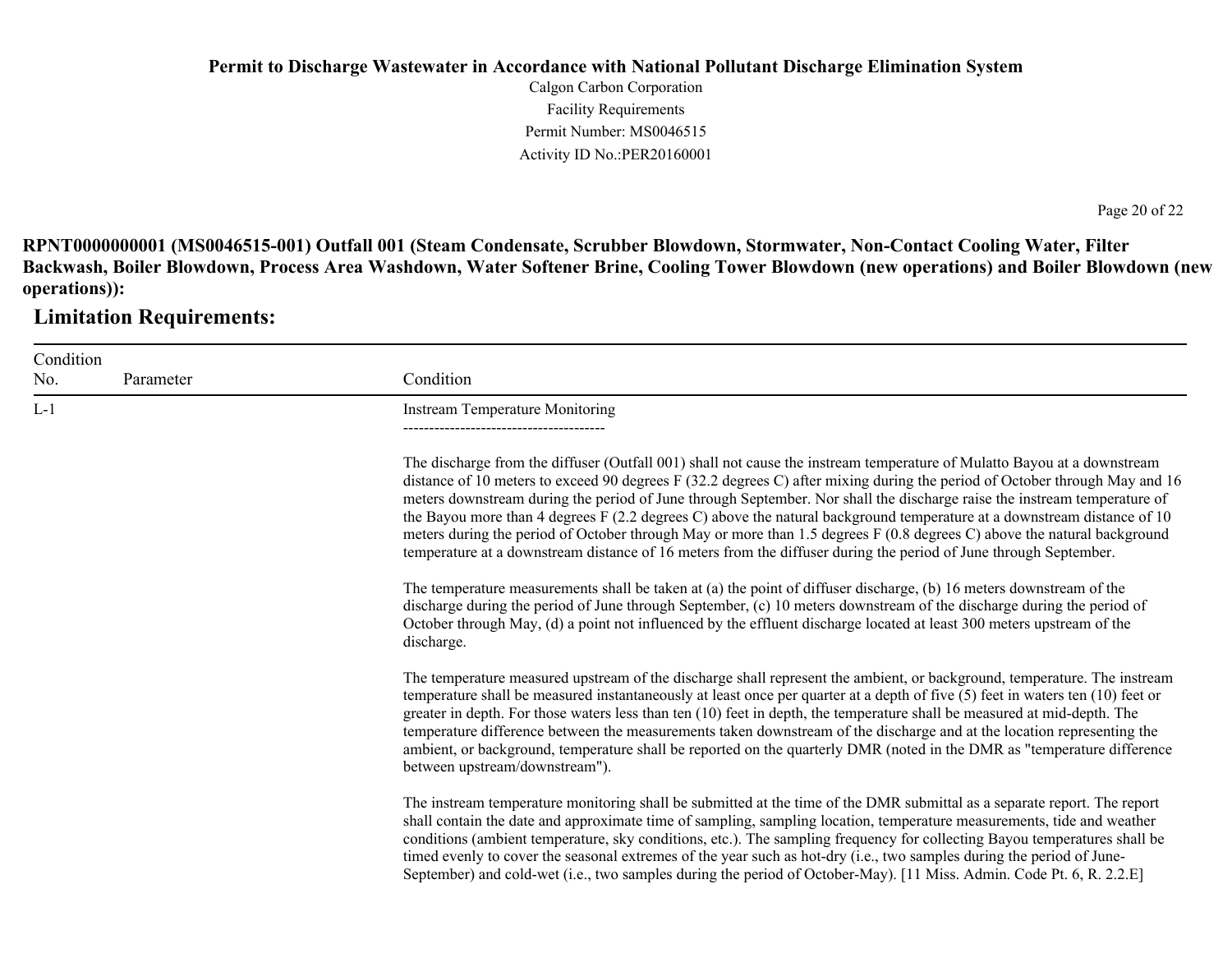Calgon Carbon Corporation Facility Requirements Permit Number: MS0046515 Activity ID No.:PER20160001

Page 21 of 22

**RPNT0000000001 (MS0046515-001) Outfall 001 (Steam Condensate, Scrubber Blowdown, Stormwater, Non-Contact Cooling Water, Filter Backwash, Boiler Blowdown, Process Area Washdown, Water Softener Brine, Cooling Tower Blowdown (new operations) and Boiler Blowdown (new operations)):**

### **Limitation Requirements:**

Condition No. Parameter

Condition

### **Monitoring Requirements:**

| Condition<br>No. | Parameter | Condition                                                                                                                                                                                                                                                                                                                                                                                                                                                                                                                                                                         |
|------------------|-----------|-----------------------------------------------------------------------------------------------------------------------------------------------------------------------------------------------------------------------------------------------------------------------------------------------------------------------------------------------------------------------------------------------------------------------------------------------------------------------------------------------------------------------------------------------------------------------------------|
| $M-1$            |           | For Outfall 001, upon commencing of discharge from new operations, the permittee shall monitor for total recoverable<br>antimony, arsenic, chromium, copper, lead, mercury, nickel, selenium, thallium, and zinc twice (2) per month for six months<br>or until twelve (12) samples have been collected. Testing should begin on the month following the effective date of the<br>commencement of the new operations. These parameters shall be monitored with a 24-hour composite sample of the effluent.                                                                        |
|                  |           | Samples should be analyzed using those test methods set forth in 40 CFR Part 136 or alternative procedures approved and/or<br>promulgated by EPA. Mercury shall be sampled using EPA method 1631E. All monitoring results shall be submitted to the<br>Mississippi Department of Environmental Quality (MDEQ) along with revise Form 2C that due within one year from<br>commencing of new operations. The permit may be reopened and modified if such data indicates a violation of water quality<br>standards for these parameters. [11 Miss. Admin. Code Pt. 6, R. 1.1.4.A(9)] |

### **Submittal/Action Requirements:**

| Condition<br>No. | Condition:                                                                                                                                                                                             |
|------------------|--------------------------------------------------------------------------------------------------------------------------------------------------------------------------------------------------------|
| $S-1$            | For Outfall 001, within one (1) year of commencing discharge from new operations, the permittee shall complete and submit Items V and VI of NPDES application<br>Form 2C. [40 CFR $122.21(k)(5)(vi)$ ] |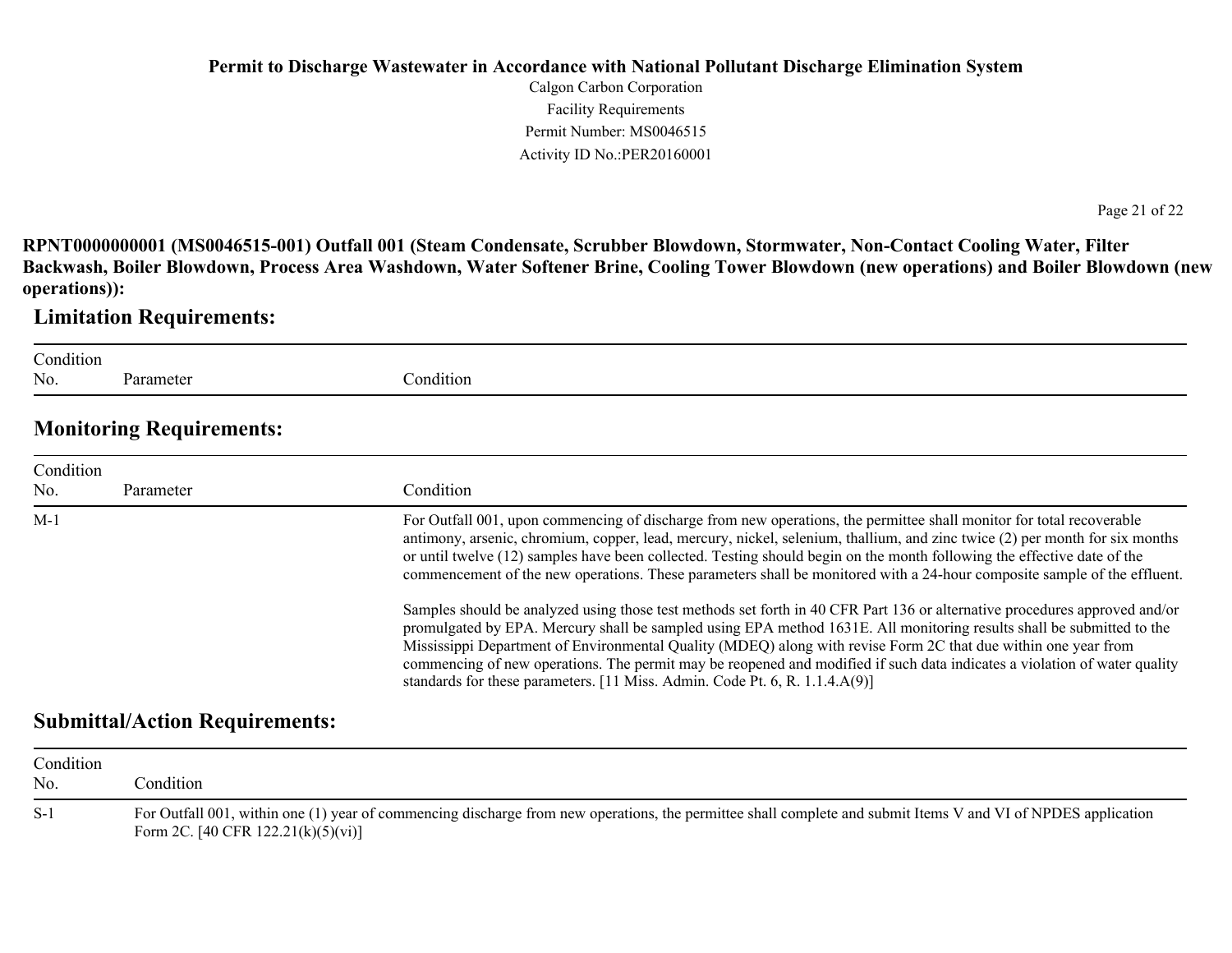Calgon Carbon Corporation Facility Requirements Permit Number: MS0046515 Activity ID No.:PER20160001

Page 22 of 22

**RPNT0000000001 (MS0046515-001) Outfall 001 (Steam Condensate, Scrubber Blowdown, Stormwater, Non-Contact Cooling Water, Filter Backwash, Boiler Blowdown, Process Area Washdown, Water Softener Brine, Cooling Tower Blowdown (new operations) and Boiler Blowdown (new operations)):**

### **Submittal/Action Requirements:**

| Condition<br>No. | Condition                                                                                                                                                                                                    |
|------------------|--------------------------------------------------------------------------------------------------------------------------------------------------------------------------------------------------------------|
| $S-2$            | The Permittee shall submit analytical results on a quarterly Discharge Monitoring Report (DMR): Due quarterly, by the 28th of Jan, April, July, and Oct. [11 Miss.]<br>Admin. Code Pt. 6, R. 1.1.4.A(15)(c)] |
| $S-3$            | The Permittee shall submit analytical results on a monthly Discharge Monitoring Report (DMR): Due monthly, by the 28th of the subsequent month. [11 Miss. Admin.<br>Code Pt. 6, R. 1.1.4. $A(15)(c)$ ]       |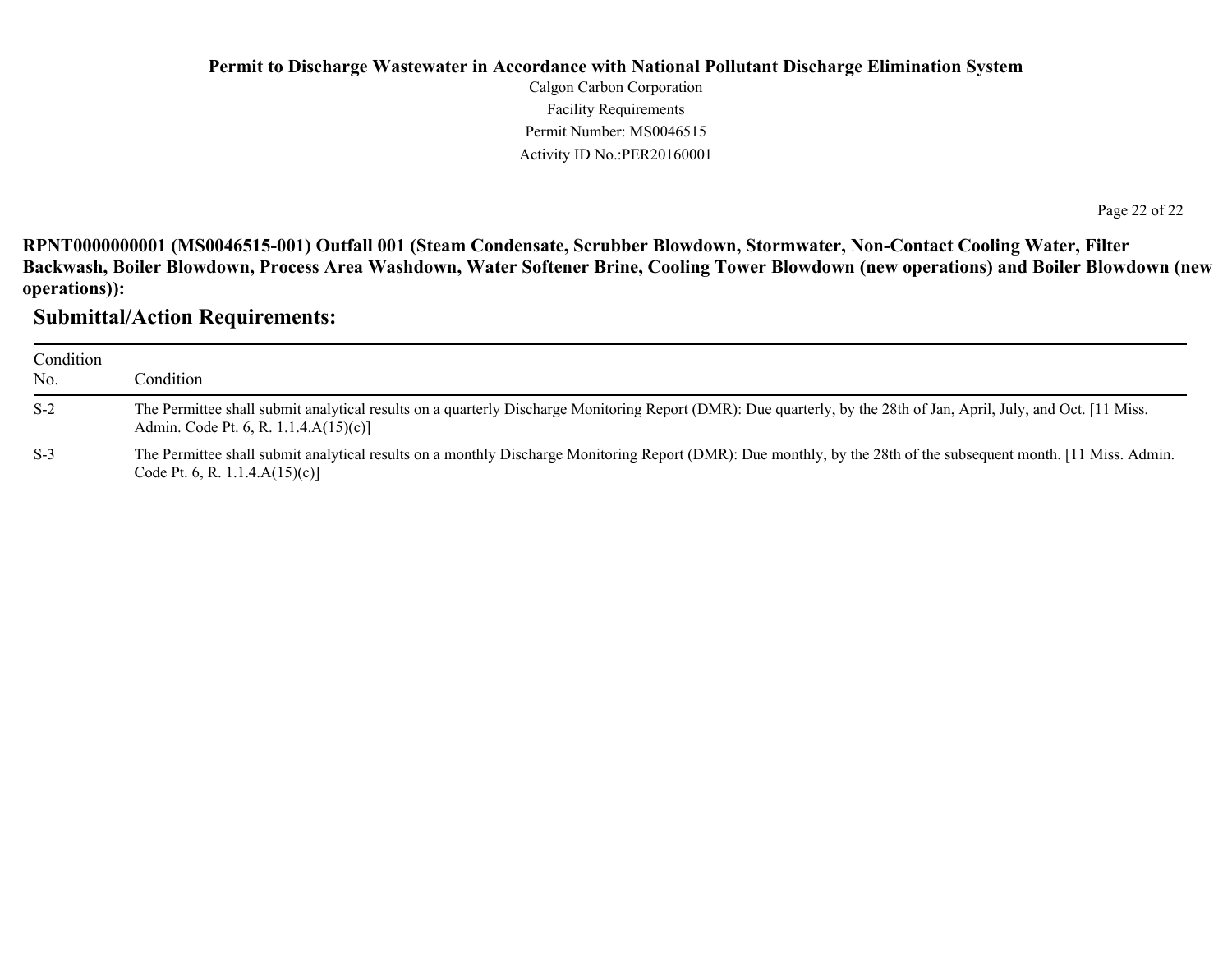# **GENERAL INFORMATION**

Calgon Carbon Corporation Bay St. Louis, MS Hancock County 13121 Webre Road

### **Alternate/Historic Identifiers**

| $\overline{ID}$ | <b>Alternate/Historic Name</b> | <b>User Group</b>                          | <b>Start Date</b> | <b>End Date</b> |
|-----------------|--------------------------------|--------------------------------------------|-------------------|-----------------|
| 166             | Calgon Carbon Corporation      | Official Site Name                         | 08/27/1996        |                 |
| 2804500015      | Calgon Carbon Corporation      | Air-AIRS AFS                               | 10/12/2000        |                 |
| MSD985973502    | Calgon Carbon Corporation      | Hazardous Waste-EPA ID                     | 12/09/1996        |                 |
| 100000015       | Calgon Carbon Corporation      | Air-Title V Operating                      | 07/01/1997        | 07/01/2002      |
| MS0046515       | Calgon Carbon Corporation      | Water - NPDES                              | 08/27/1996        | 08/26/2001      |
| MSR001498       | Calgon Carbon Corporation      | GP-Baseline                                | 05/22/2001        | 12/20/2005      |
| MS0046515       | Calgon Carbon Corporation      | Water - NPDES                              | 08/21/2001        | 05/07/2006      |
| 100000015       | Calgon Carbon Corporation      | Air-Title V Operating                      | 09/02/2003        | 08/31/2008      |
| MSR001498       | Calgon Carbon Corporation      | GP-Baseline                                | 12/20/2005        | 06/28/2011      |
| 100000015       | Calgon Carbon Corporation      | Air-Title V Fee Customer                   | 01/01/2001        |                 |
| MS0046515       | Calgon Carbon Corporation      | Water - NPDES                              | 05/08/2006        | 04/30/2011      |
| 100000015       | Calgon Carbon Corporation      | Air-Title V Operating                      | 09/04/2008        | 08/31/2013      |
| MSR001498       | Calgon Carbon Corporation      | GP-Baseline                                | 06/28/2011        | 01/25/2016      |
| MS0046515       | Calgon Carbon Corporation      | Water - NPDES                              | 04/06/2012        | 03/31/2017      |
| 100000015       | Calgon Carbon Corporation      | Air-Title V Operating                      | 01/13/2014        | 12/31/2018      |
| MSR001498       | Calgon Carbon Corporation      | GP-Baseline                                | 01/25/2016        | 10/31/2020      |
|                 | <b>Branch</b>                  | Branches Group - Air                       | 07/18/2017        |                 |
|                 | <b>Branch</b>                  | Branches Group - Water                     | 07/18/2017        |                 |
|                 | <b>Branch</b>                  | Branches Group - Stormwater-401            | 07/18/2017        |                 |
|                 | Branch                         | <b>Branches Group - Hazardous</b><br>Waste | 08/04/2017        |                 |
| 100000015       | Calgon Carbon Corporation      | Air-Construction                           | 10/17/2017        |                 |
| MSP092408       | Calgon Carbon Corporation      | Water - Pretreatment                       | 02/02/2019        | 12/31/2023      |
| 100000015       | Calgon Carbon Corporation      | Air-Title V Operating                      | 03/28/2019        | 02/29/2024      |
| MS0046515       | Calgon Carbon Corporation      | Water - NPDES                              | 03/26/2020        | 02/28/2025      |